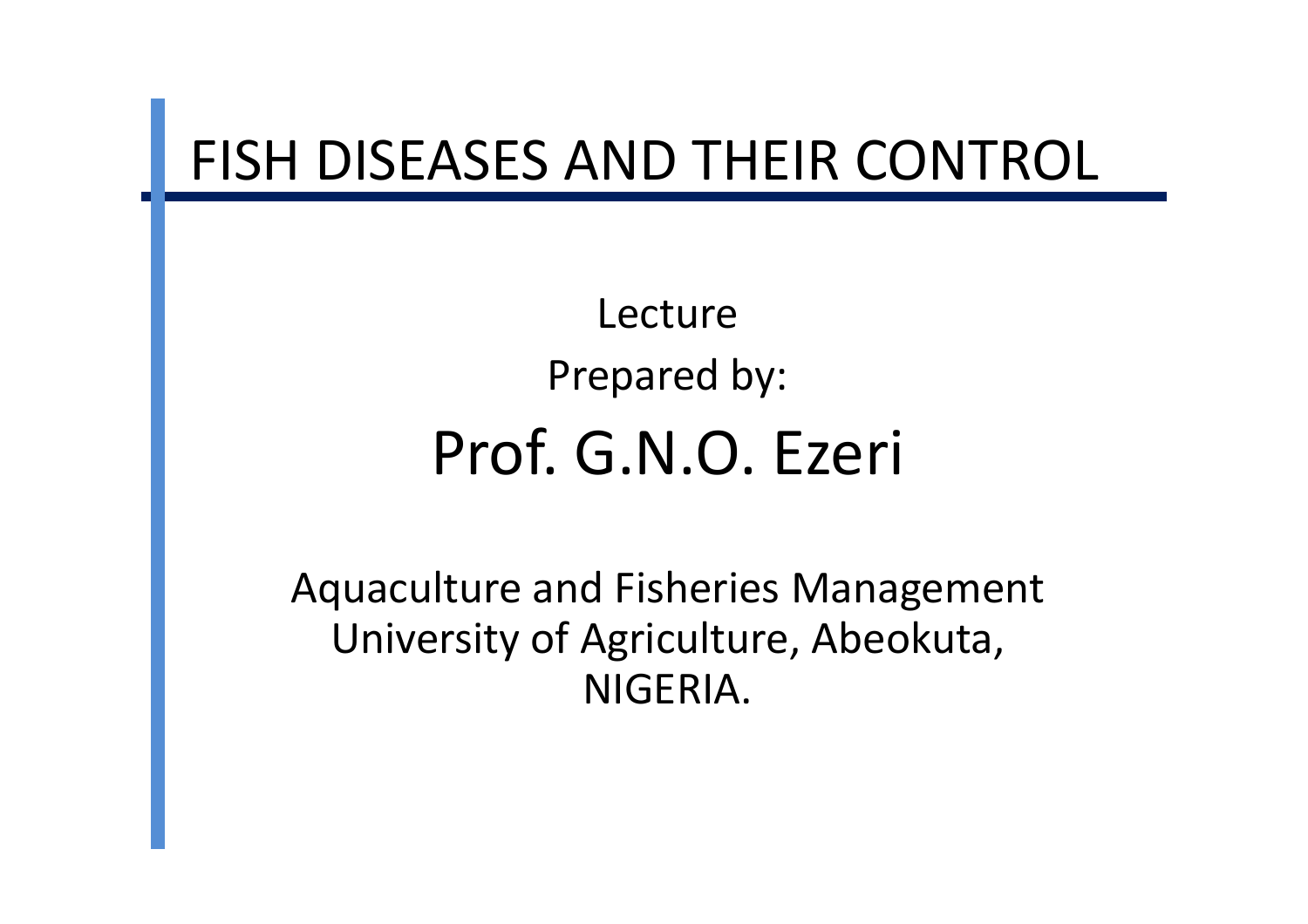### **ADVANCES IN FISH DISEASES**

### **FIS <sup>710</sup>(3 Units) Core Course**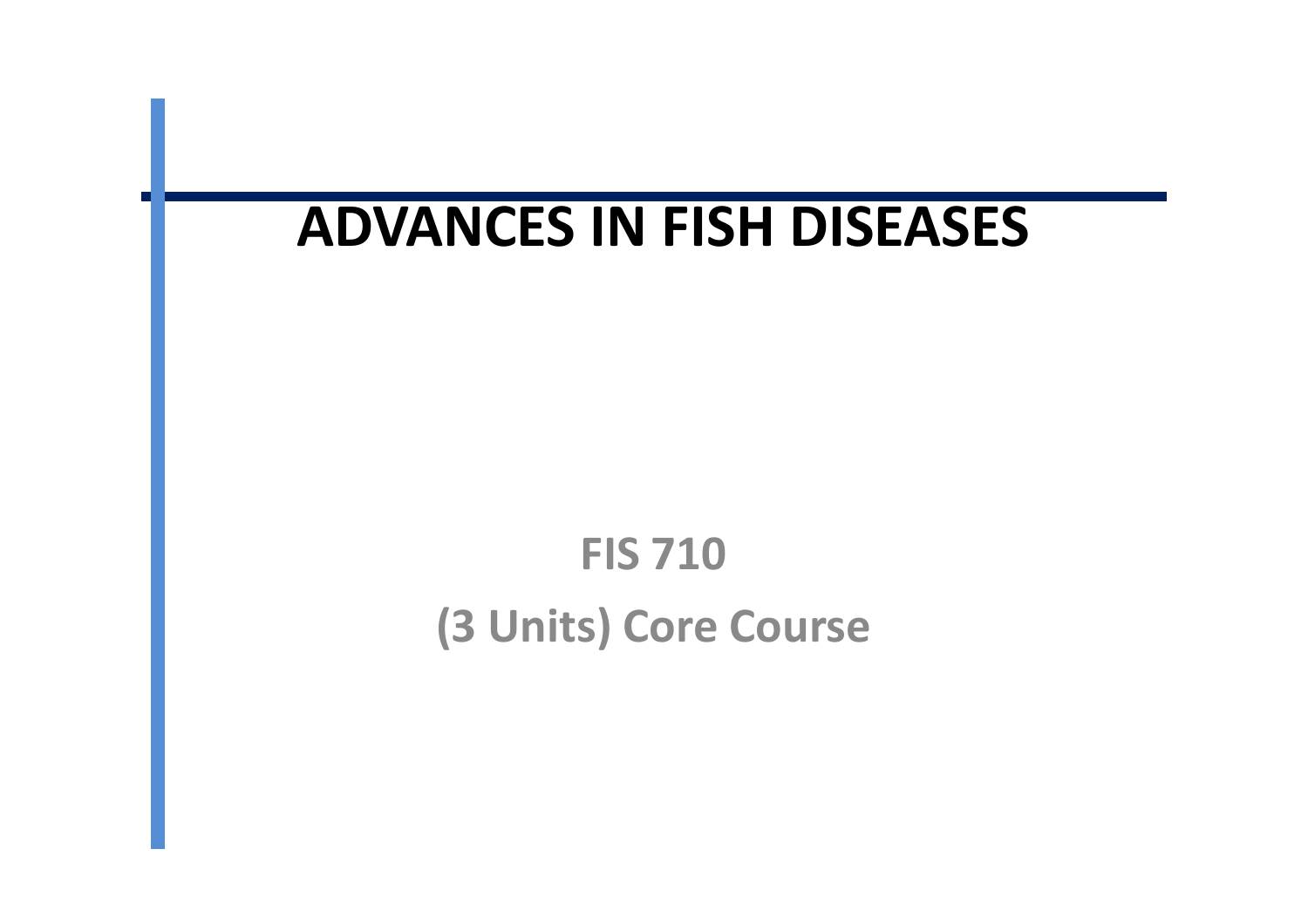# **Outline**

- Types of fish diseases, (parasitic, bacterial, fungal, nutritional etc.)
- •Laboratory methods for fish disease diagnosis,
- •Prevention, control and therapy of fish disease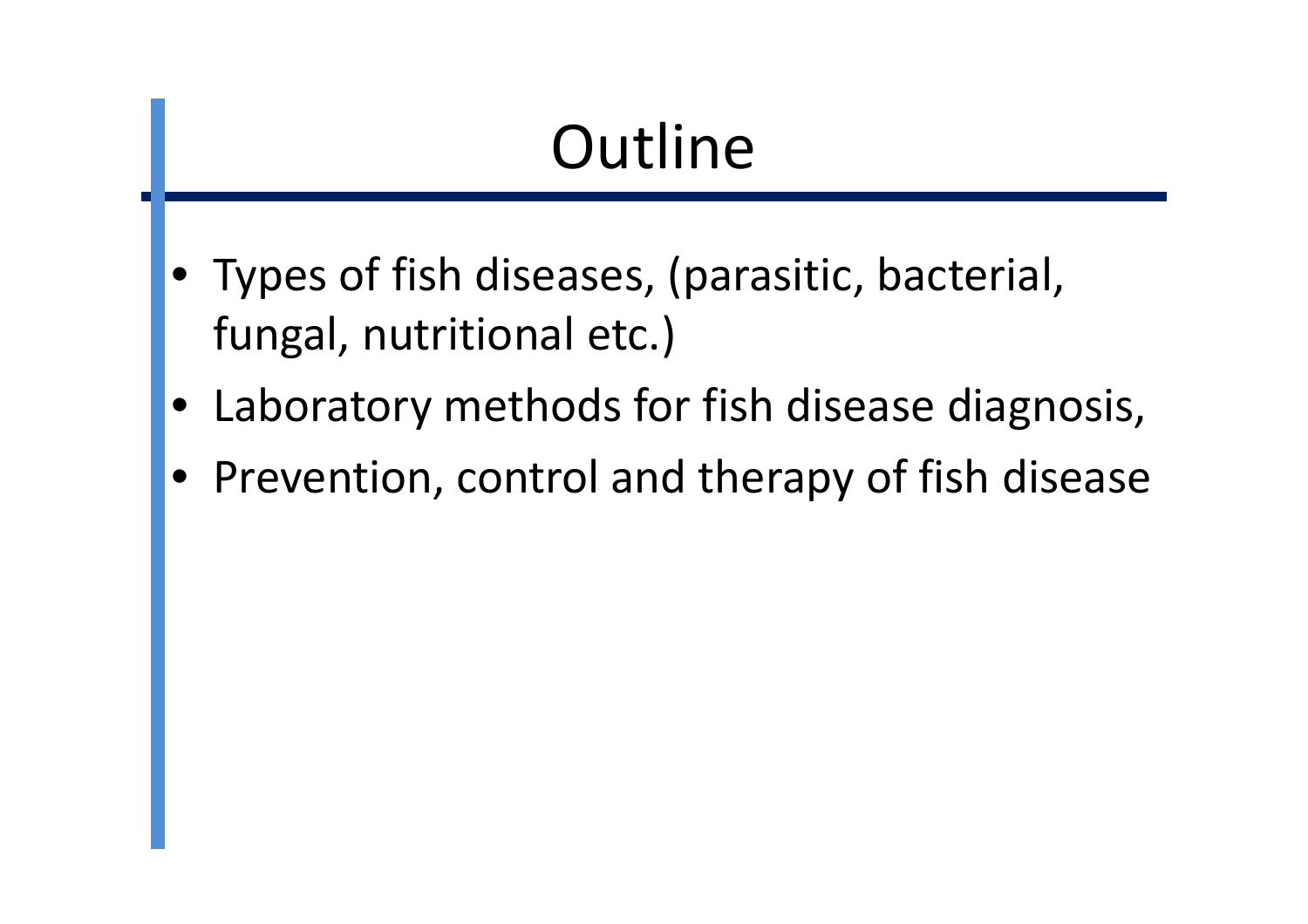# Introduction

- $\bullet$  Higher stocking densities call for the introduction of large quantities of concentrated feeds and mineral fertilizers.
- $\bullet$  This affects the environmental factors in the aquatic environment
- $\bullet$  environmental changes are stressful and lower body resistance of fish to disease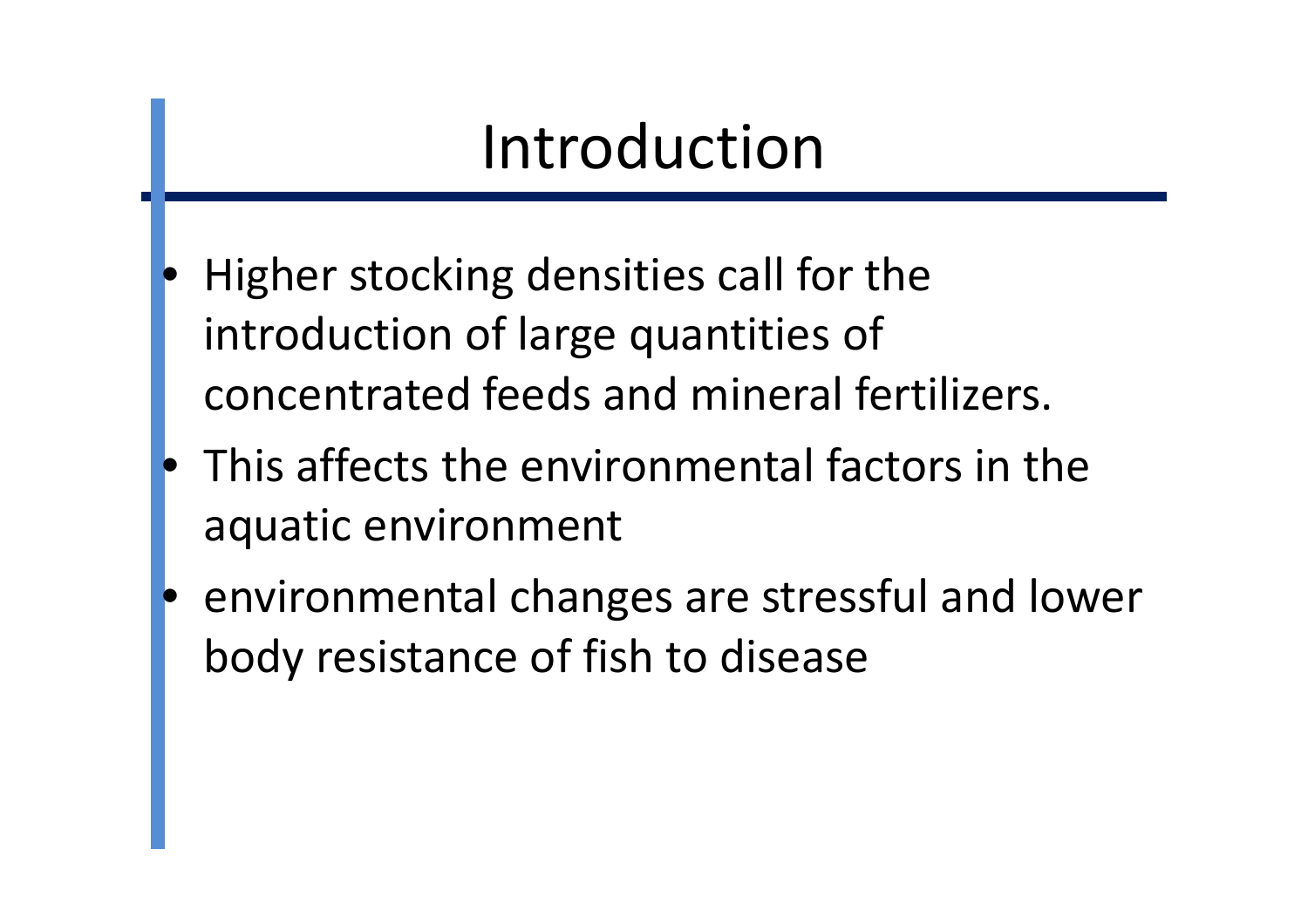### $\bullet$ Infections and other diseases therefore sets in

- Such unfavourable conditions include
	- –– crowding,

 $\bullet$ 

- and the state of the state  $-$  temperature fluctuations,
- –inadequate dissolved oxygen,
- and the state of the state - excessive or rough handling,
- – $-$  sublethal levels of toxic materials.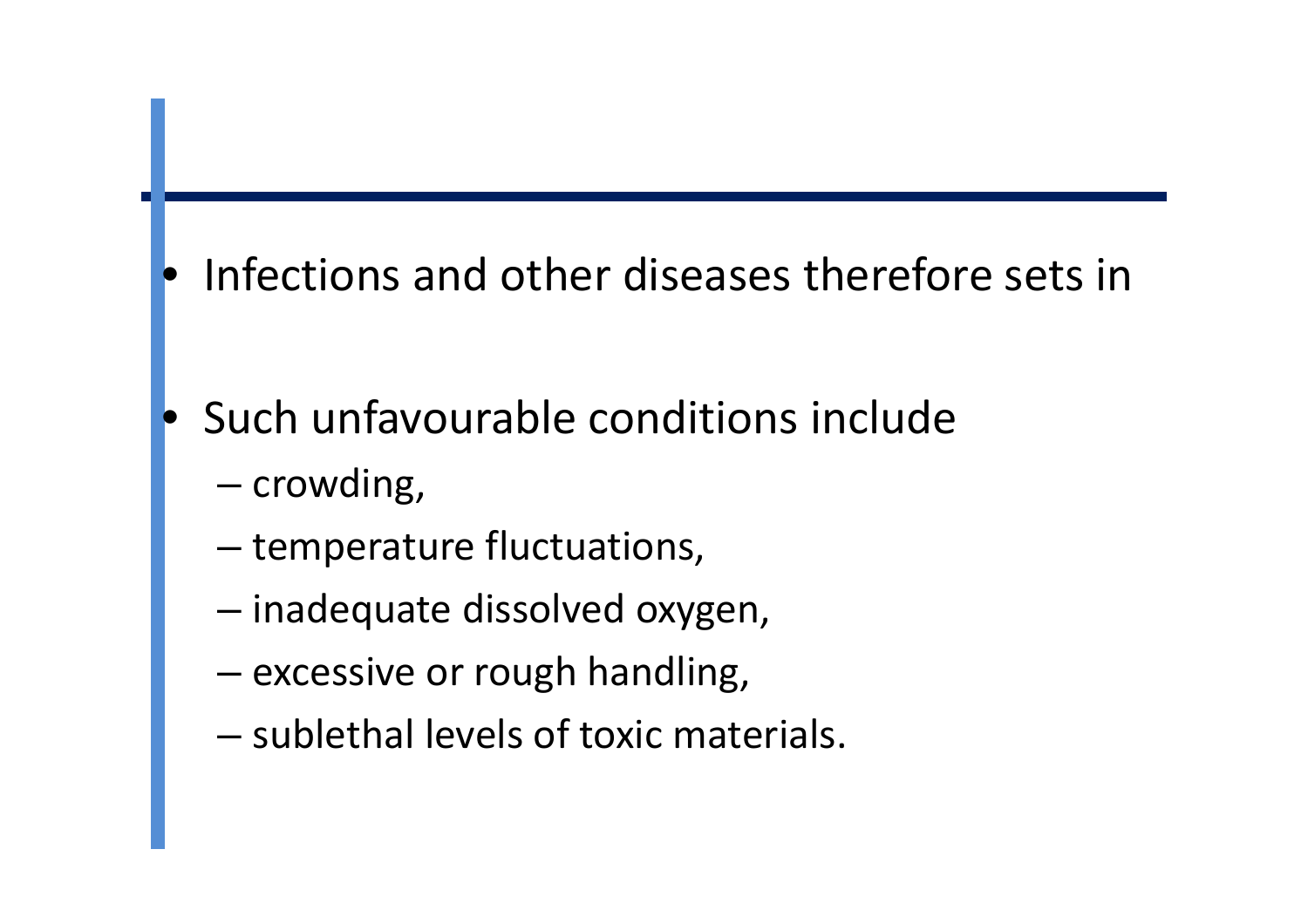$\bullet$  Fish diseases are the end result of interactive of the etiologic agent, the susceptible the fish and the environmental condition

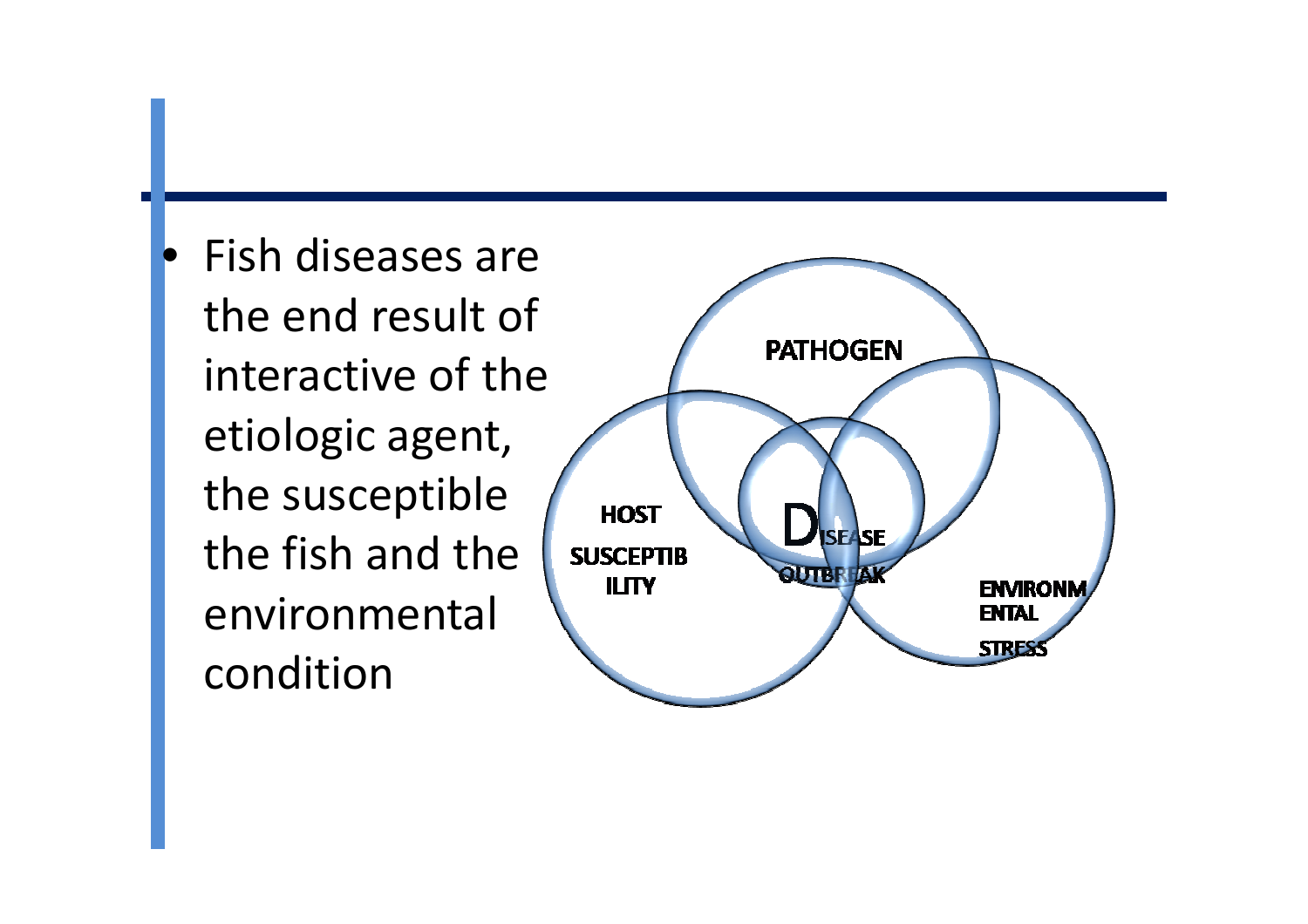# Physiological And Biochemical Changes

- $\bullet$  These are non-specific physiological and biochemical changes which take place in three phases:
	- – $-$  The alarm reaction
	- and the state of the state - The stage of resistance during adaptation to achieve homeostasis under the changed circumstances taking place.
	- and the state of the state - The stage of exhaustion when adaptation has ceased to be adequate and homeostasis is not achieved.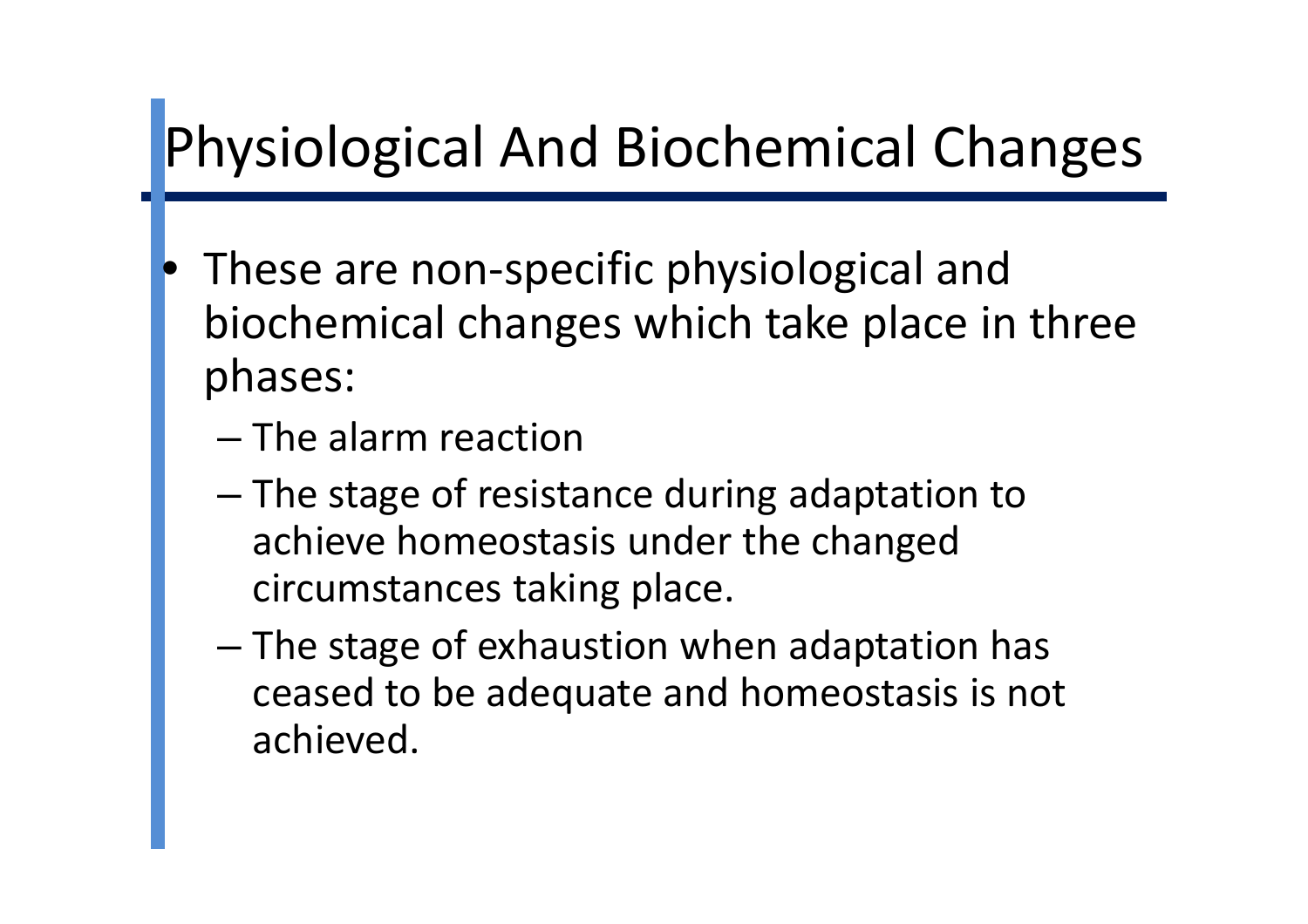# Classification of diseases

- $\bullet$  Generally, diseases are classified as
	- –— infections,
	- and the state of the state — parasitic,
	- non -communicable and
	- and the state of the state  $-$  diseases of unknown etiology.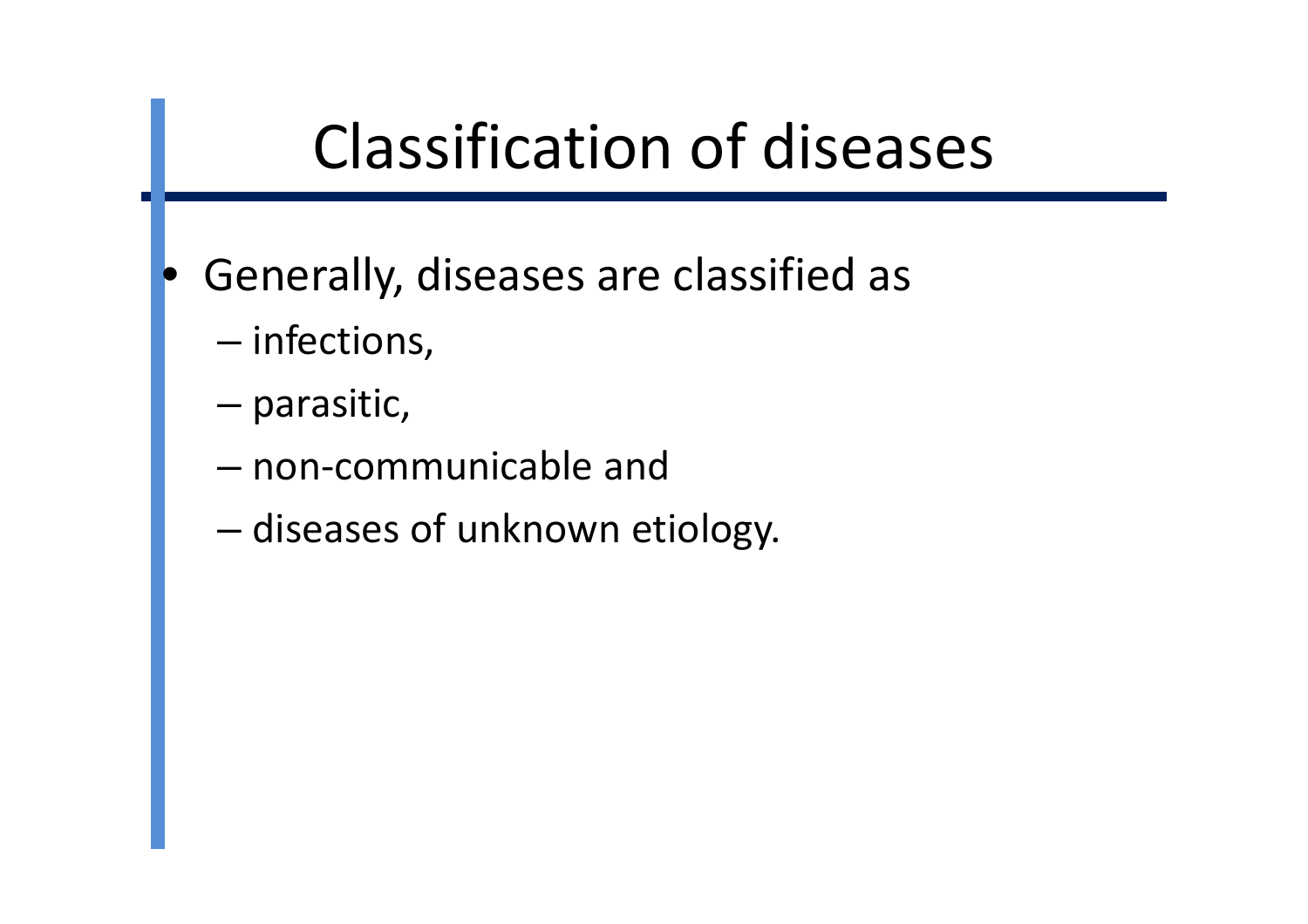- • **Infections diseases** are caused by viruses, bacteria, fungi and less frequently algae.
- $\bullet$  **Parasitic diseases** are caused by protozoa, helminthes and parasitic crustacean.
- $\bullet$  **Non-communicable disease** include
	- – nutritional fish diseases (e.g goiter or hyper plasia of the thyroid gland)
	- – diseases associated with physical or physicochemical abnormalities of water e.g gas bubble disease
	- low temperature disease, water borne irritants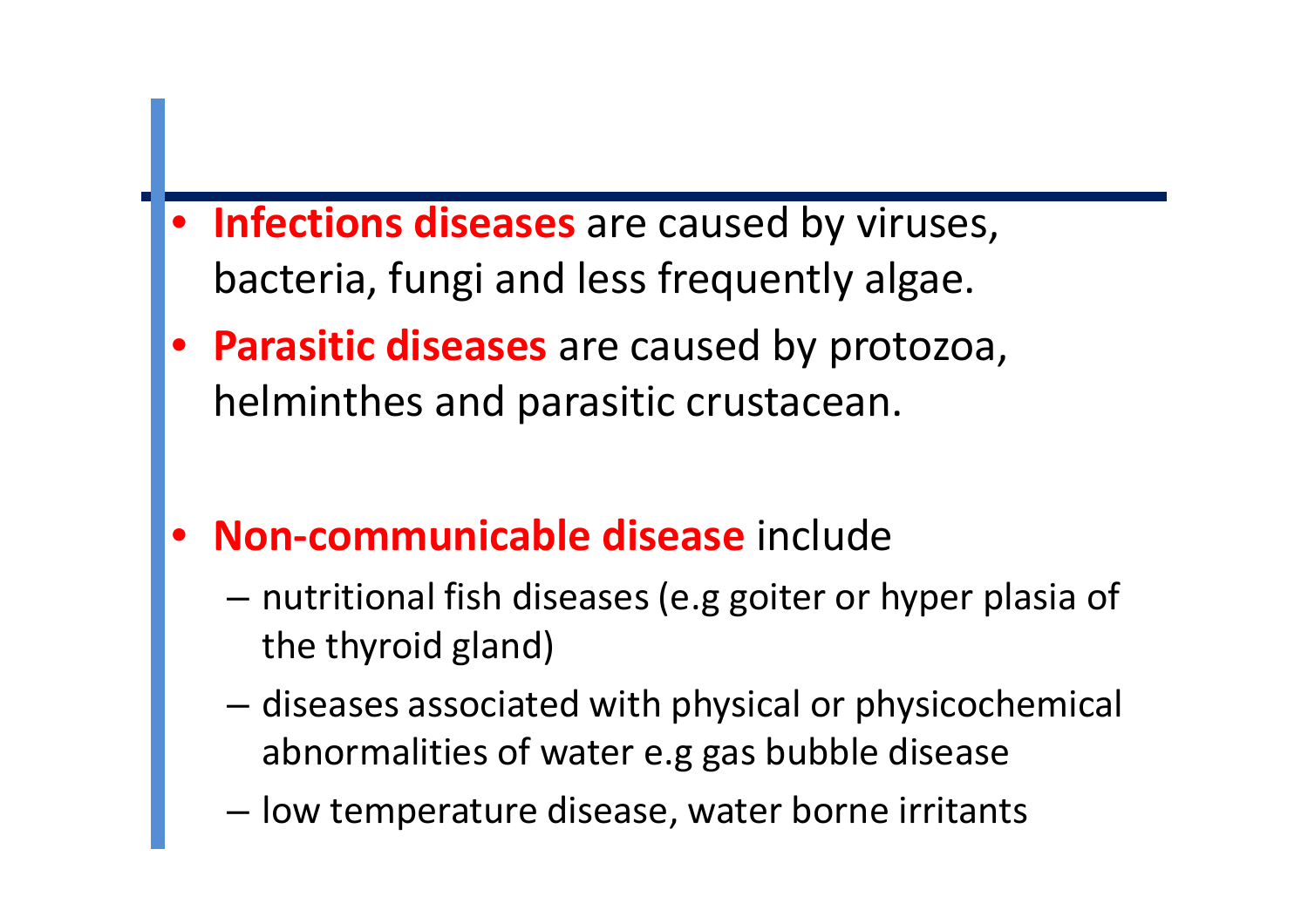- $\bullet$ **Diseases of unknown aetiology** are diseases for which the causative agents have not been identified.
- •It includes proliferative kidney disease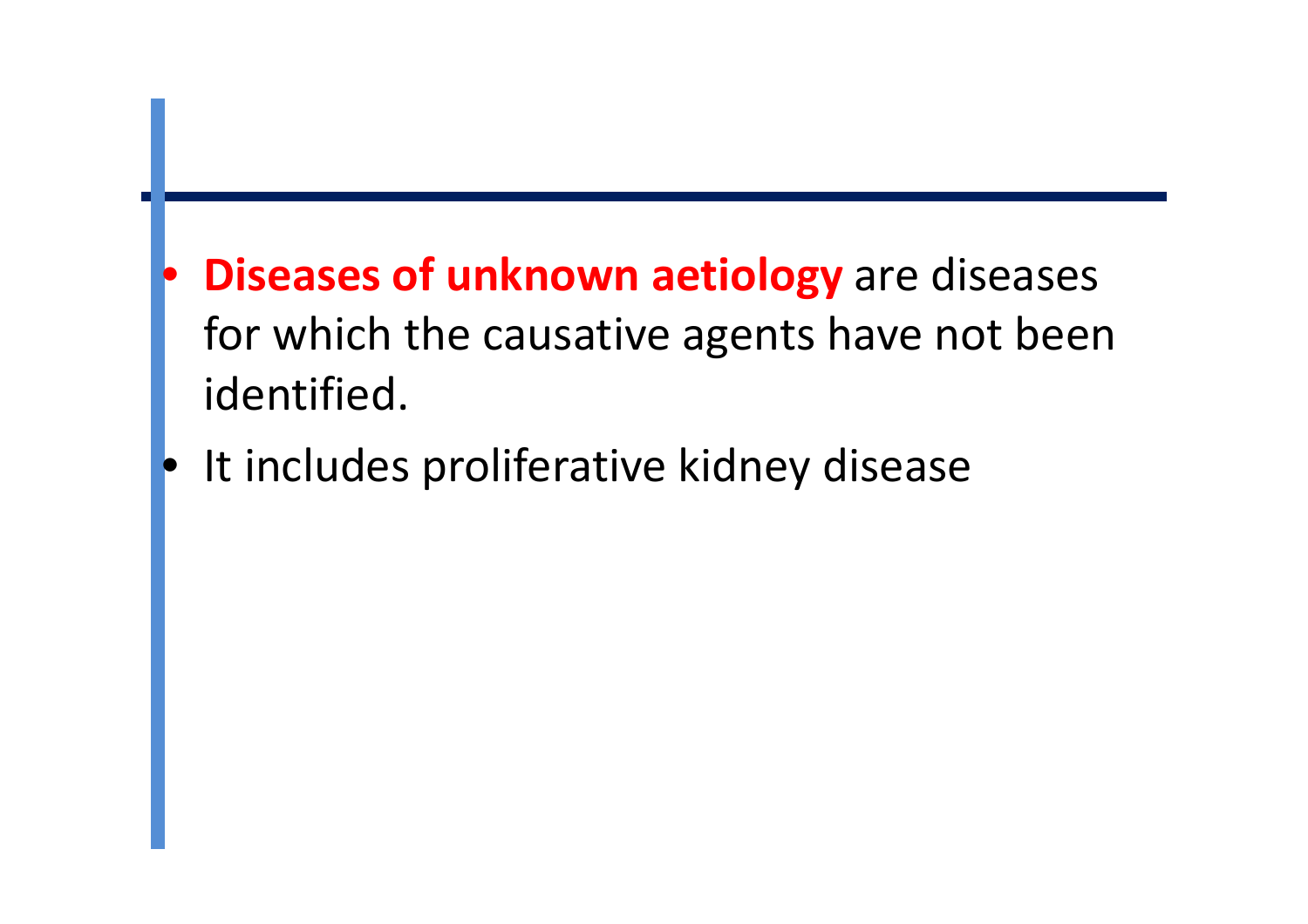# **BACTERIA DISEASES**

 $\bullet$  Bacterial diseases are responsible for heavy mortality in both wild and cultured fish. The actual role of these micro-organisms may vary or differ from that of a primary pathogen to that of an opportunist invader of a host rendered moribund by some other disease process.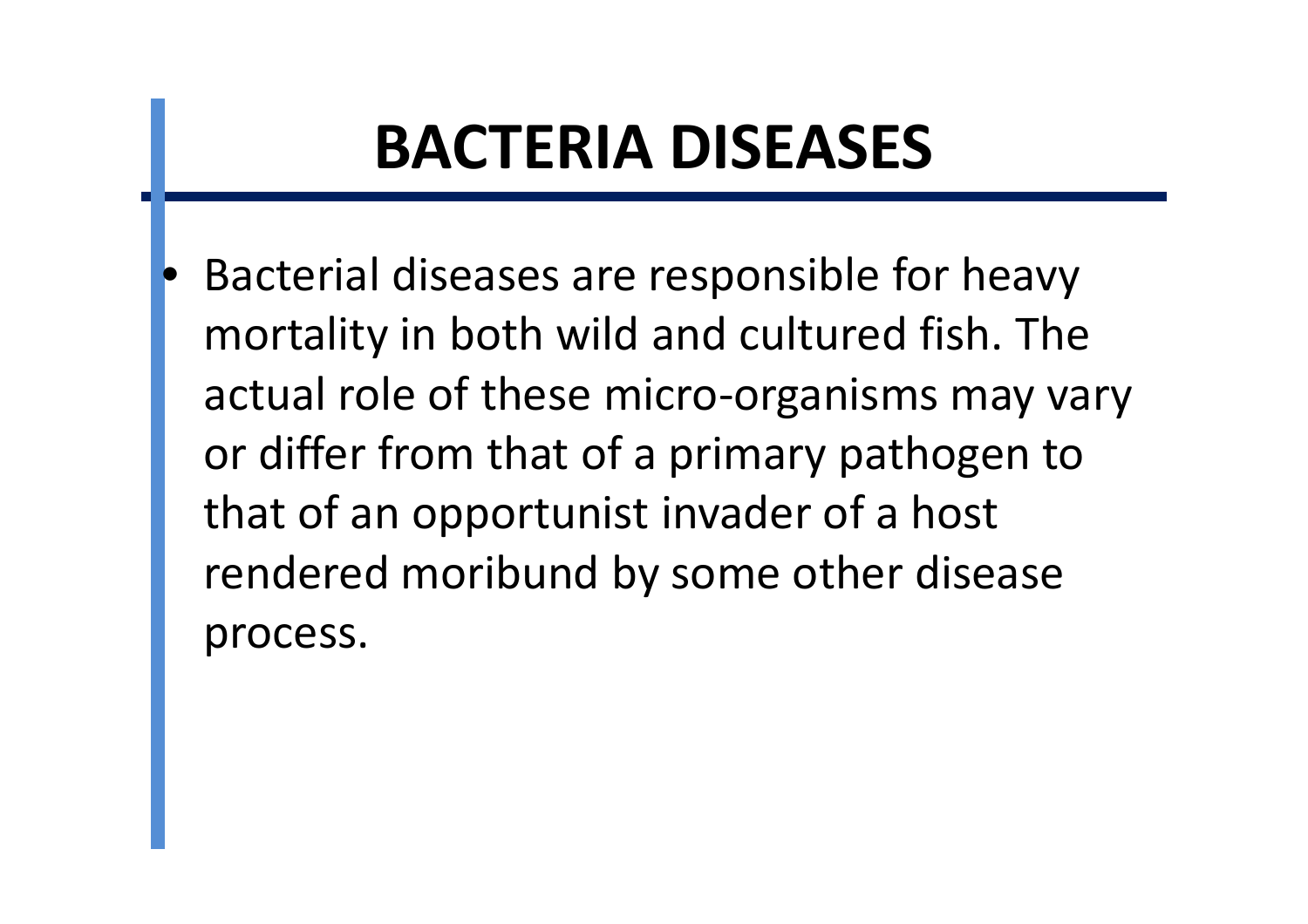### Microscopic examination

- • Can provide information on the sizeand shape of the bacteria
	- **Links of the Company** — Rods (1)
	- **Links of the Company** — Cocci (2)
	- and the state of the — Spiral (3)
- • It cannot provide enough information to enable bacteria to be identified

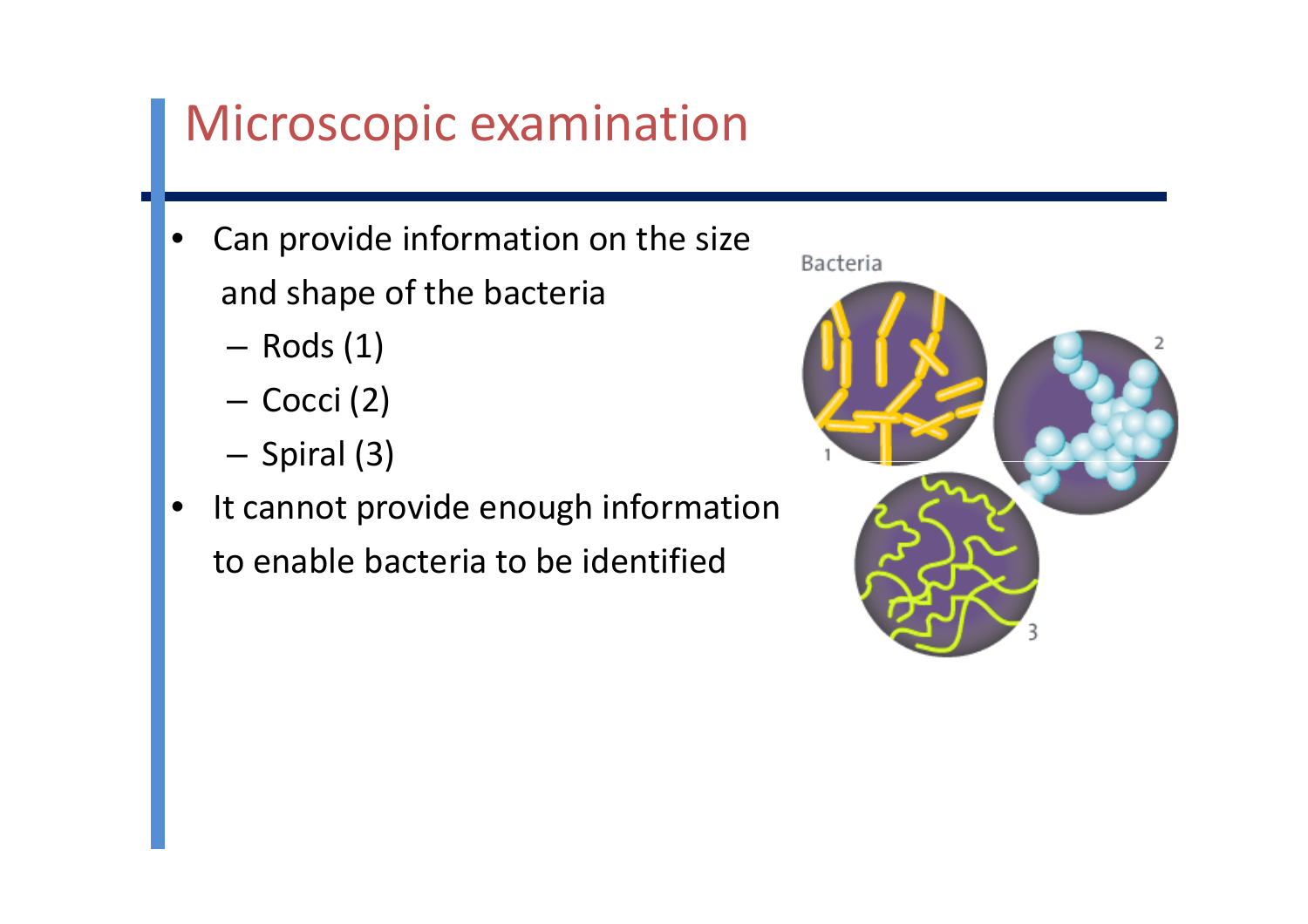### Taxonomy

 $\bullet$  The taxonomic position of the currently recognized bacterial pathogens of teleosts includes the following families and genera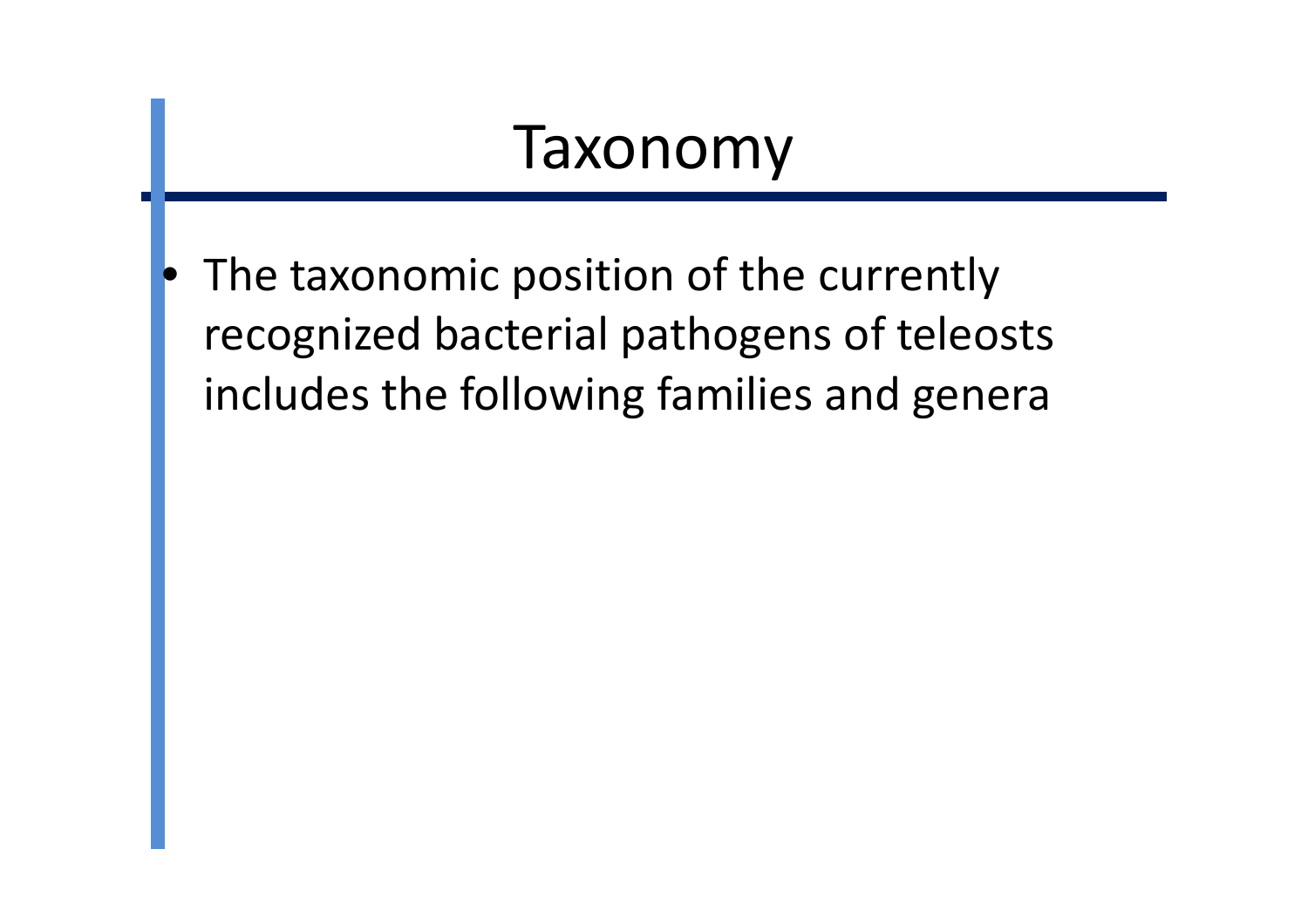# Cytophagaceae

- • The cytophagaceae are single or filamentous rods which are characteristically motile by a sliding movement.
- $\bullet$  They are gram-ve with orange, yellow or red colonies.
- $\bullet$  They are usually associated with mucus of normal or diseased fish.
- •• They measure about 0.5um wide by 12um long.
- • e.g *F. columuans, flexibacter* (cytophge) *Phychrophile*
- Causes skin infections which may affect lateral •line, fin edges, gill lesions,etc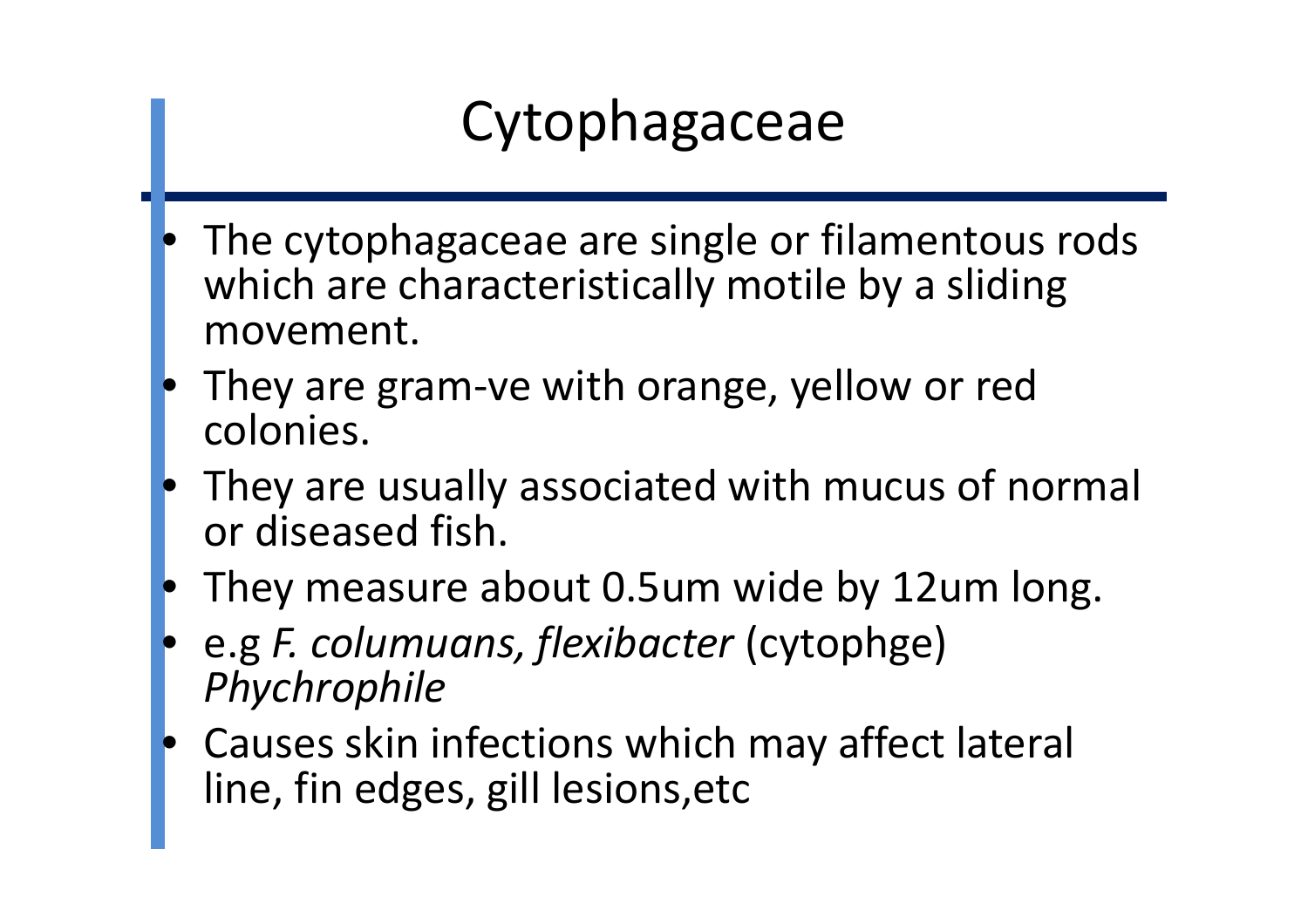### Pseudomonadacea

- $\bullet$  They are gram-ve non-sporing rods that may be straight or curved, motile by potafeaells, oxidaline chemo-organotroph
- •They are strict aerobes.
- $\bullet$ They may produce a fluorescent pigment.
- • They commonly occur in soil and water. The rods measure about 3um x 0.5um
- •e.g *P. fluorescens.*
- • They with aeromones cause a disease known as Bacterial haemorrhagic septicemia e.g fin-rot,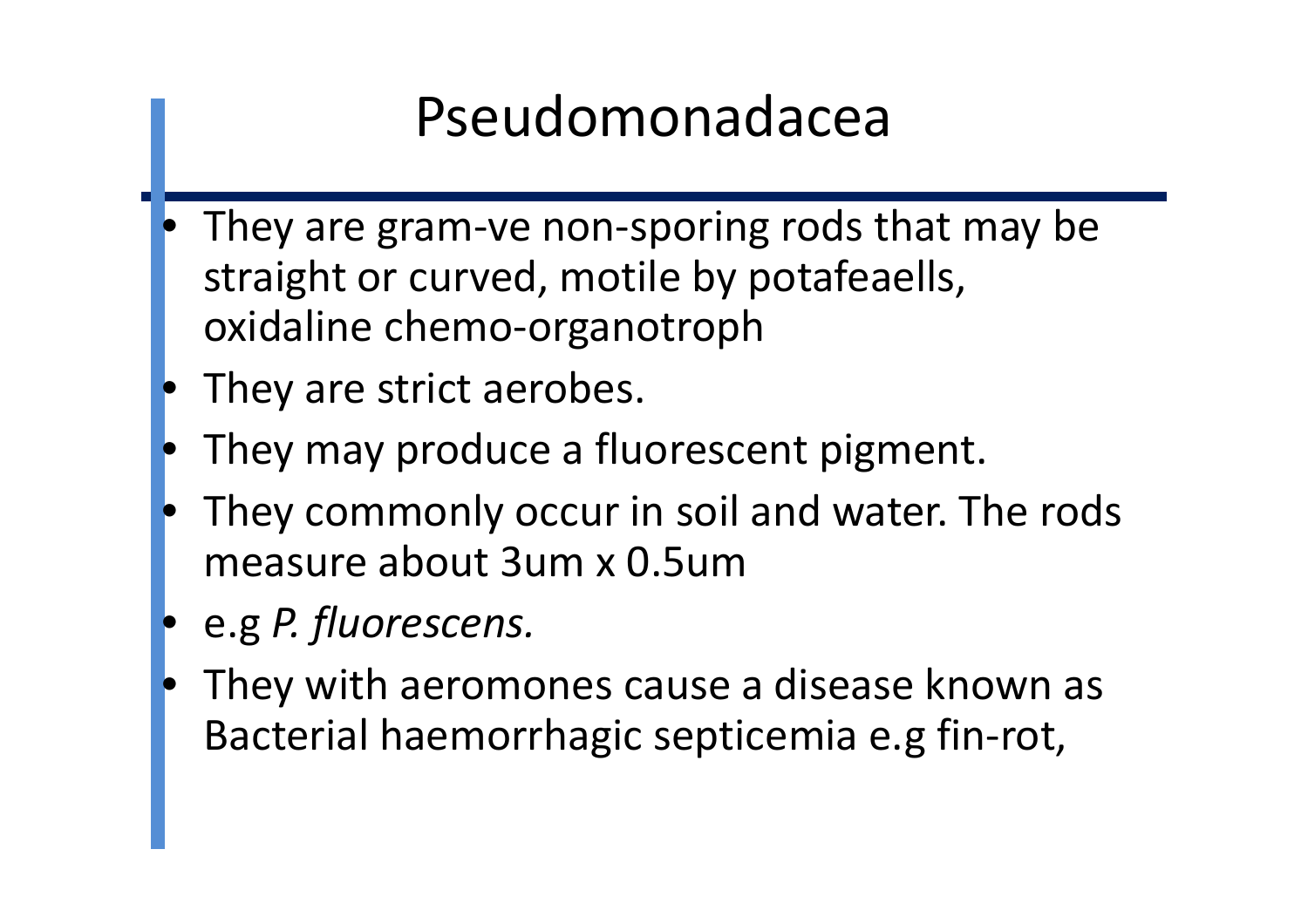### Enterobacteriaceae

- $\bullet$  This include various genera of small, gram-ve non-sporing rods that germent dexterose to produce acid or acid of gas and one oxidase negative may species are motile by peritrichons flagella.
- $\bullet$  They measure -0.75um x 2.5um e.g E. tanda which cause conferen of external lesions to the head of affected fish e.g rainbow front.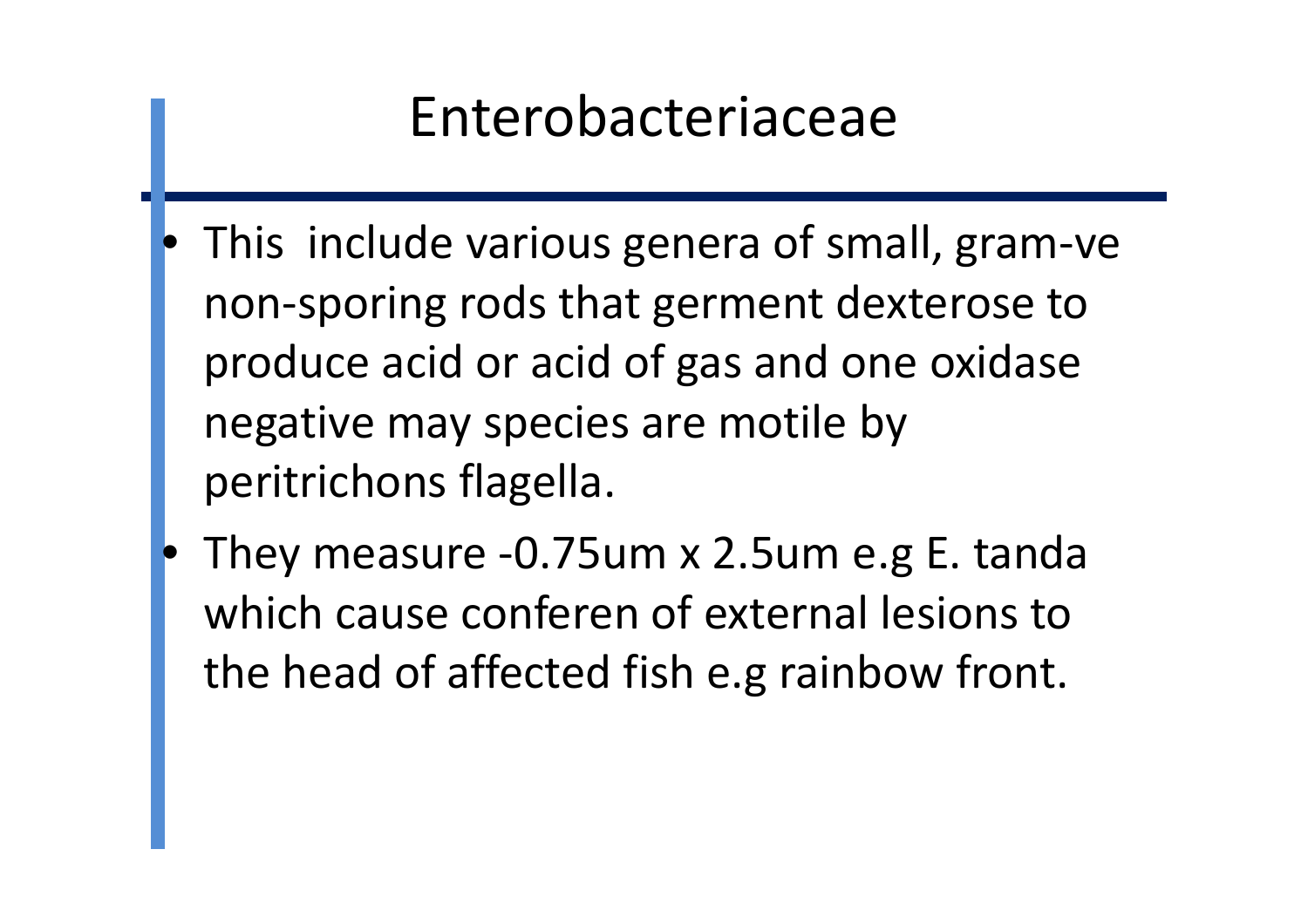$\bullet$  There may be erosion of lower jaw resulting in a need haemorrhagic ulcer and necrosis of the intestinal mucosa but the urtnal confinement of external lesions to the head of affected fish is a clinical feature for RM bacterium (Enteric red month).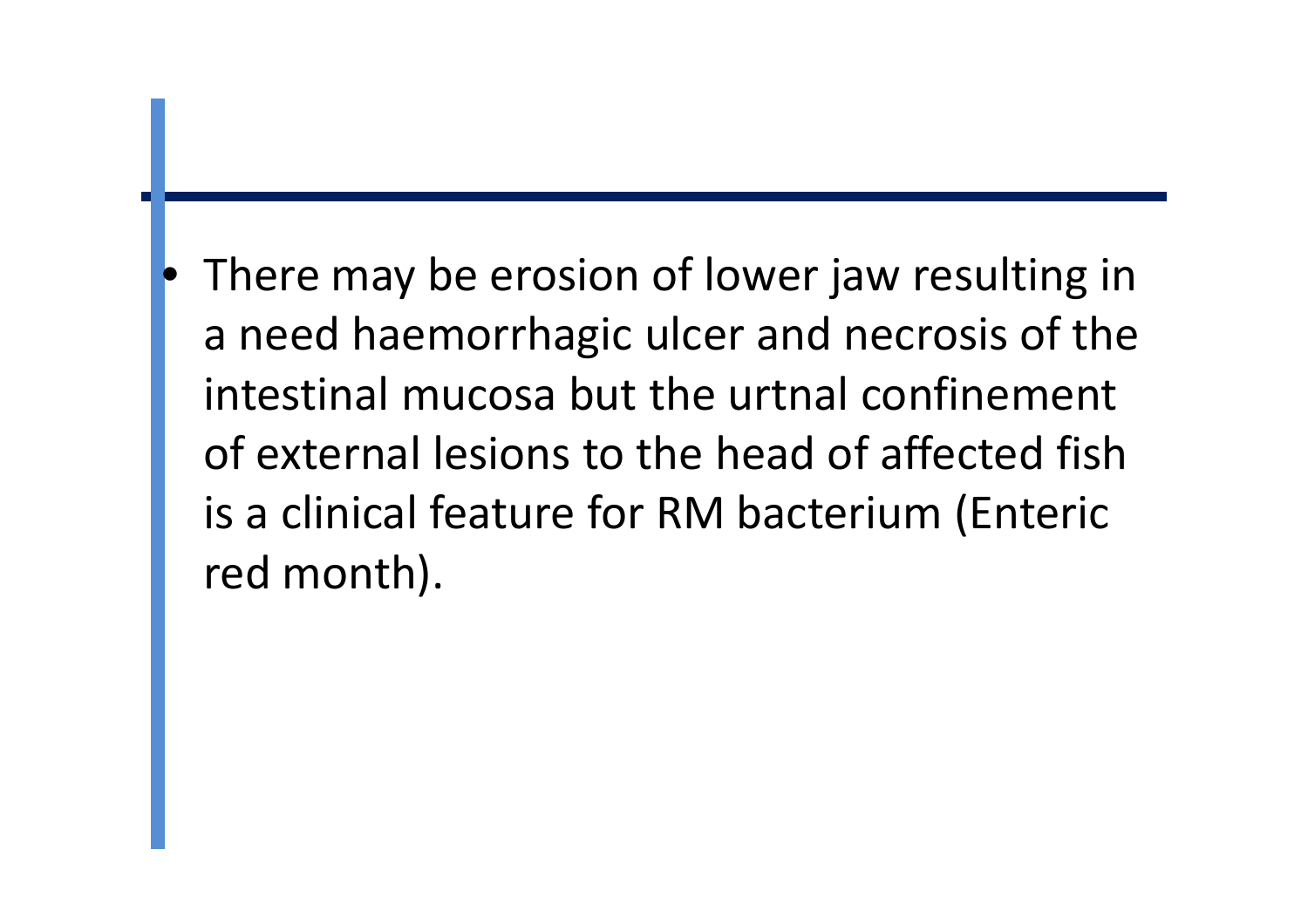### Vibrionaceae

- $\bullet$  These are gram-ve, non-sporing, straight or curved rods
- $\bullet$  usally motile by polar oxidase +ve, catalase positive.
- $\bullet$ They are usually found in both fresh of salt water.
- • Some species are pathogenic to man, some to fish while others are of economic interest in the food industries.
- $\bullet$  They cause a disease known as vibriosis which is the most significant disease of cultured and mild marine fish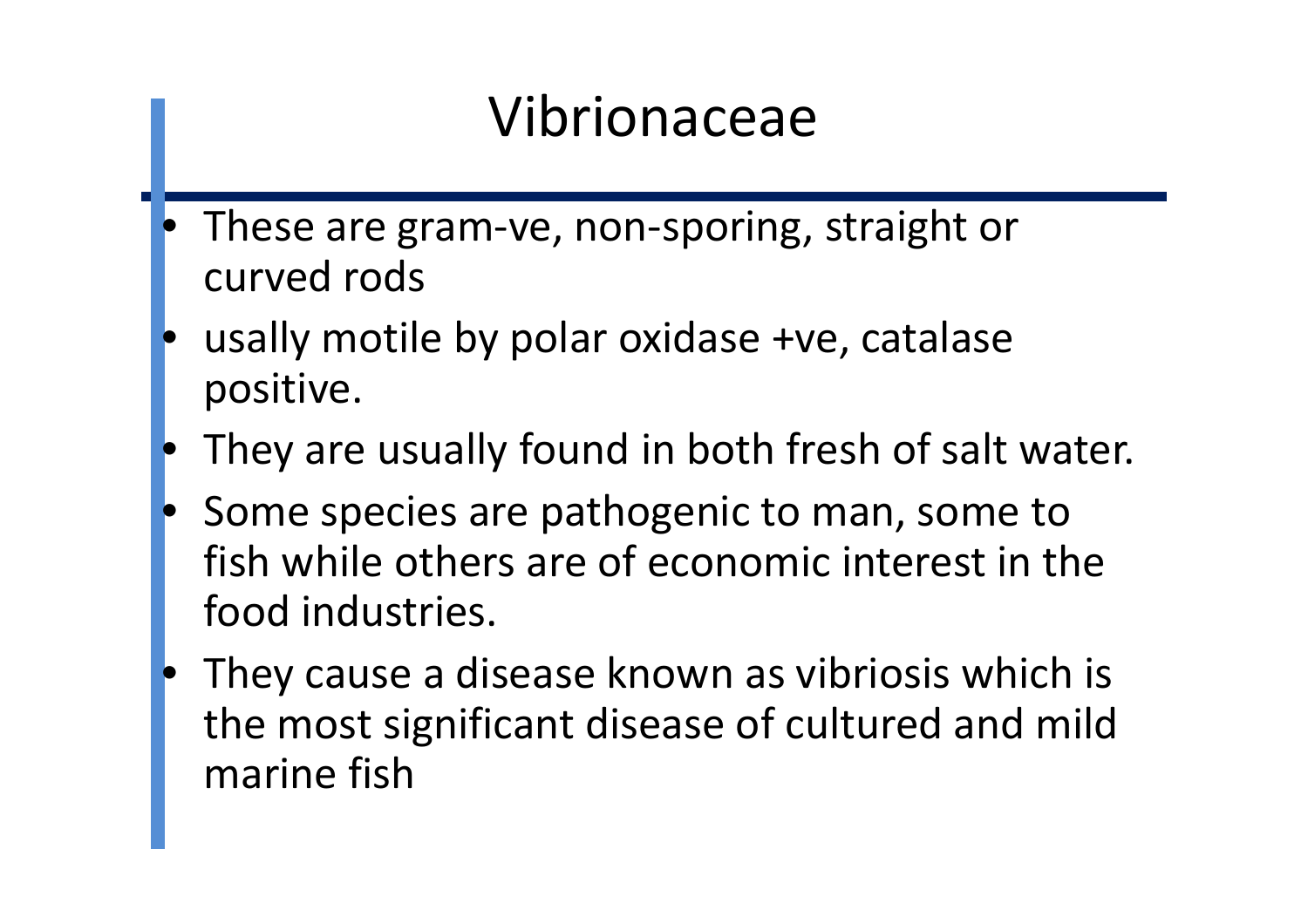V. arguillanum which includes strain of V. piscium and V. Ichthyodernis have been isolated from diseased fish in both sea or river waters and are pathogenic for fish.

 $\bullet$ 

- • First signs of infection are anonexia, darking of sudden death.
- $\bullet$  Acutely affected fish show swollen, dark skin lesions which ulcerate to release blood coloured excidates. Gills are pace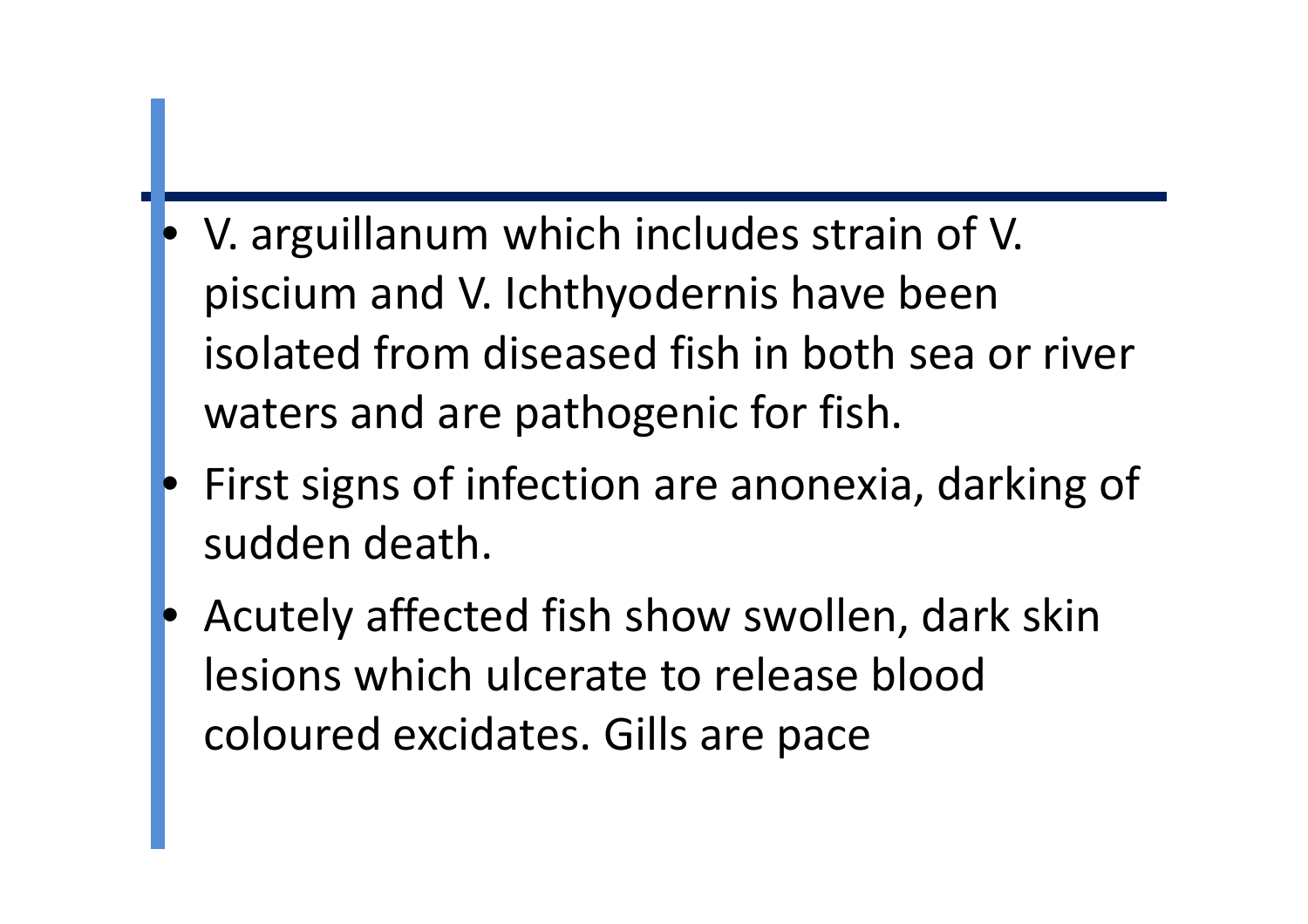### **Streptococacea**

- $\bullet$  These are gram +ve spherical or ovoid cells arranged in pairs or chains.
- $\bullet$  They are usually less than 1.0um in diameter and non-motile.
- $\bullet$ They are facultative anaerobic
- $\bullet$  some species that infect fish include *S.taecalis, ad S. boris.*
- $\bullet$ They cause general septicemia.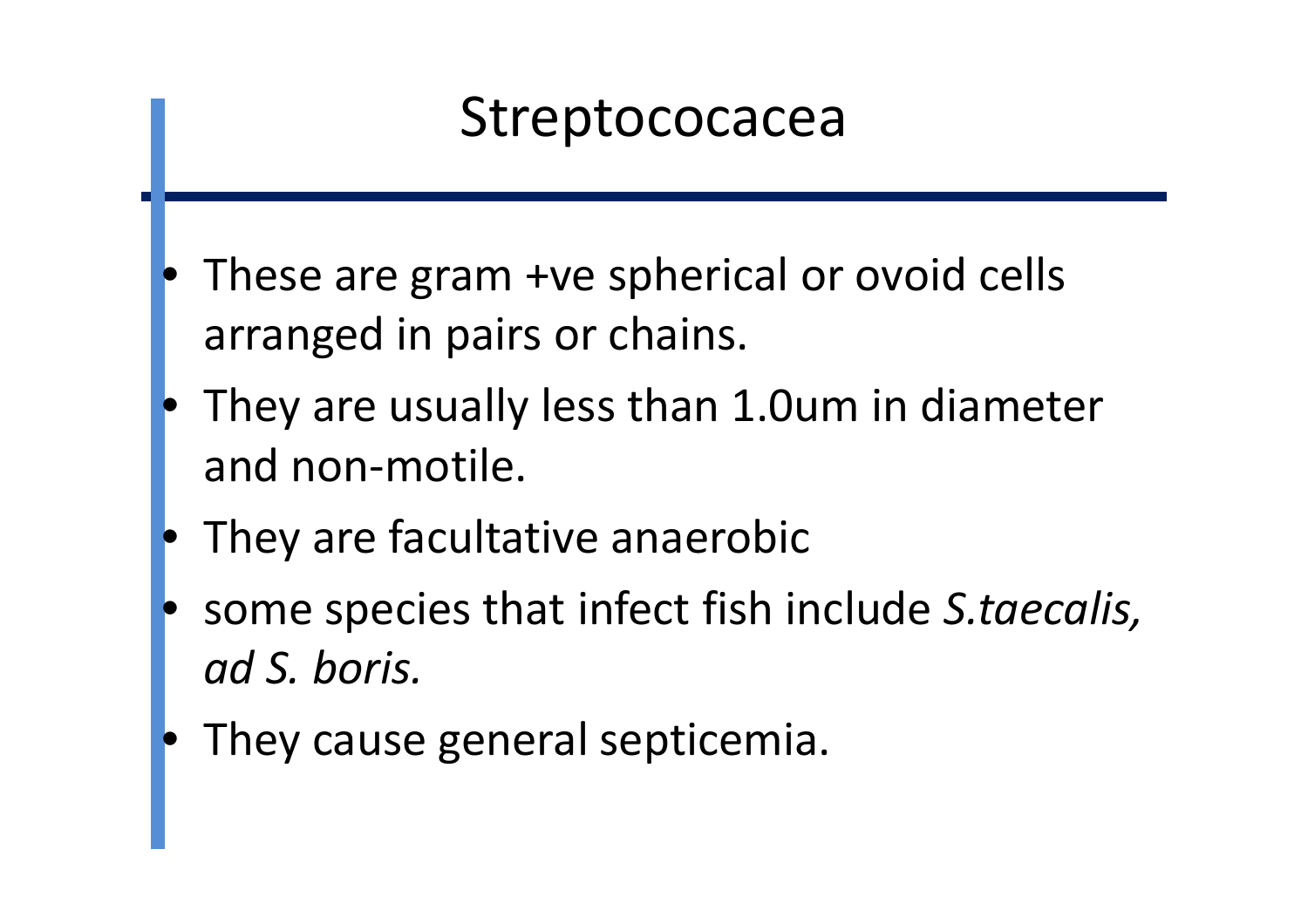### **Streptococcicosis**

A. Characteristics of *Streptococcus inieae*

a. Gram positive cocci in pairs or short chains. Non-motile

b. grown on TSA, BHIA and Blood agar

c. On rabbit-blood agar most isolates are mostly β-haemolytic

- d. Facultative anaerobes
- B. Hosts : olive flounder, seawater fishes
- C. Signs: 1) Darkening of the skin
	- 2) exophthalmia, hemorrhaging in the eye,

opaque eye

**21 peritoneum** 3) bloody spot inside of the opercula and





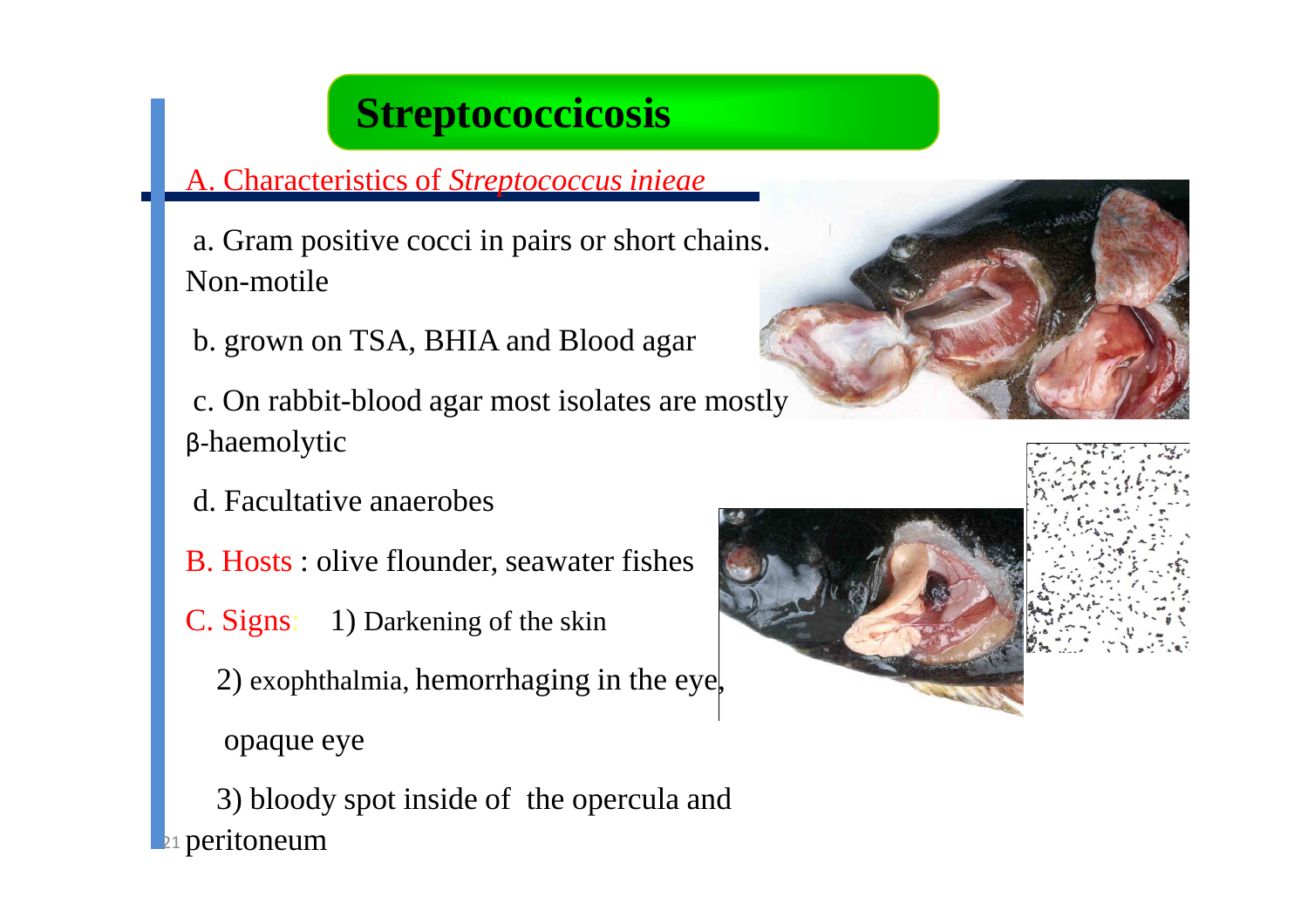### Bacillaceae

- $\bullet$ These are gram +ve endospore-forming bacilli.
- $\bullet$  They are non-acid-fast and measure up to 6ug(*C. botulinum)* and 1.7-3.5ug long (*C.tertrum),*
- $\bullet$  Bacillus coagulans, *B. subtilis. B. coagulars* is Gram +ve, but gram -ve in old cultures while *B. subtilis* is Gram +ve.
- $\bullet$ Both are motile clost.
- $\bullet$ • Botilium leads to nervous inbalance with<br>
infoctod fich swimming un of down in wat infected fish swimming up of down in water and twitching.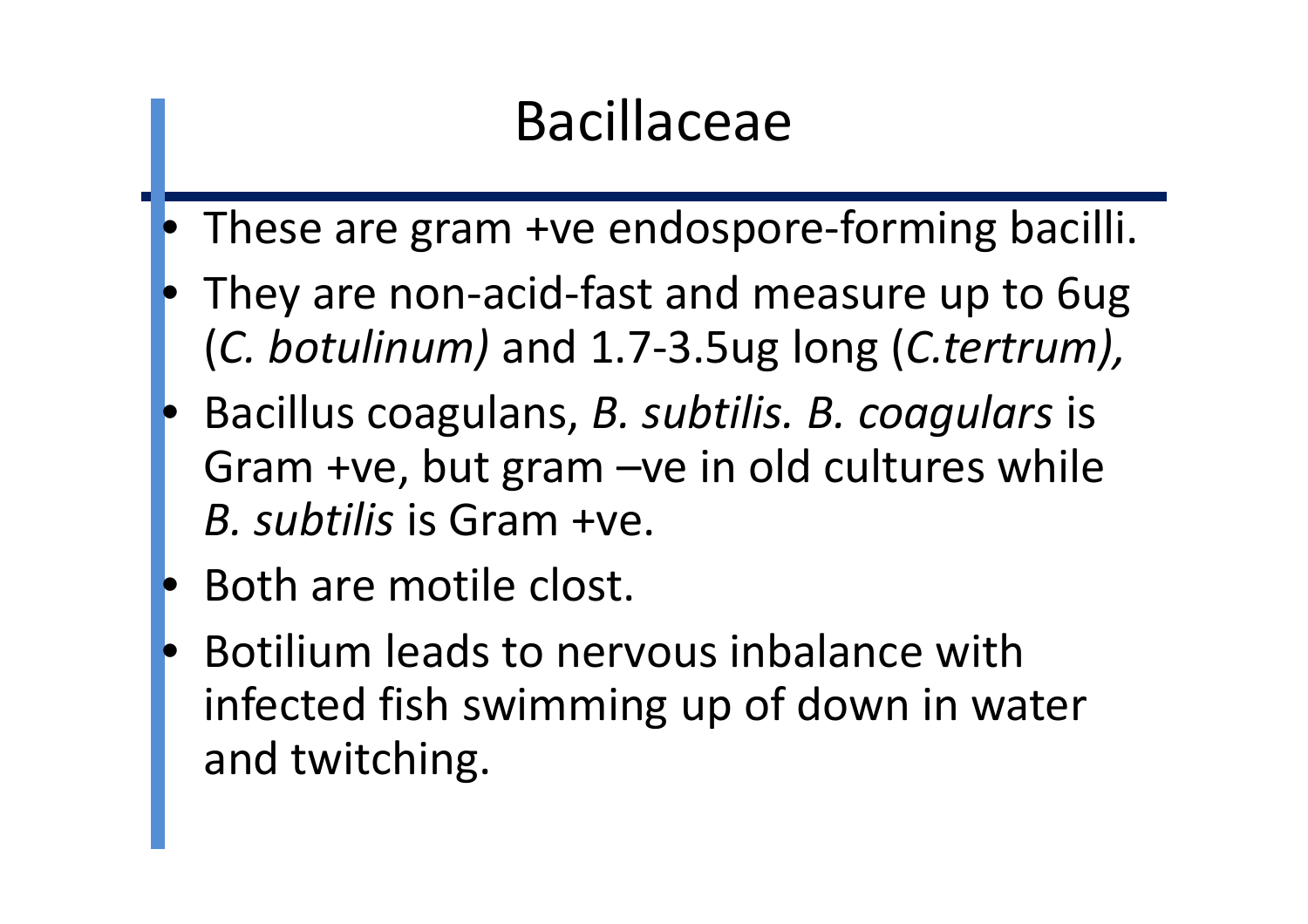### Microscopic views of stained bacteria



*Lactobacillus spp.*



*Lactococcus spp.*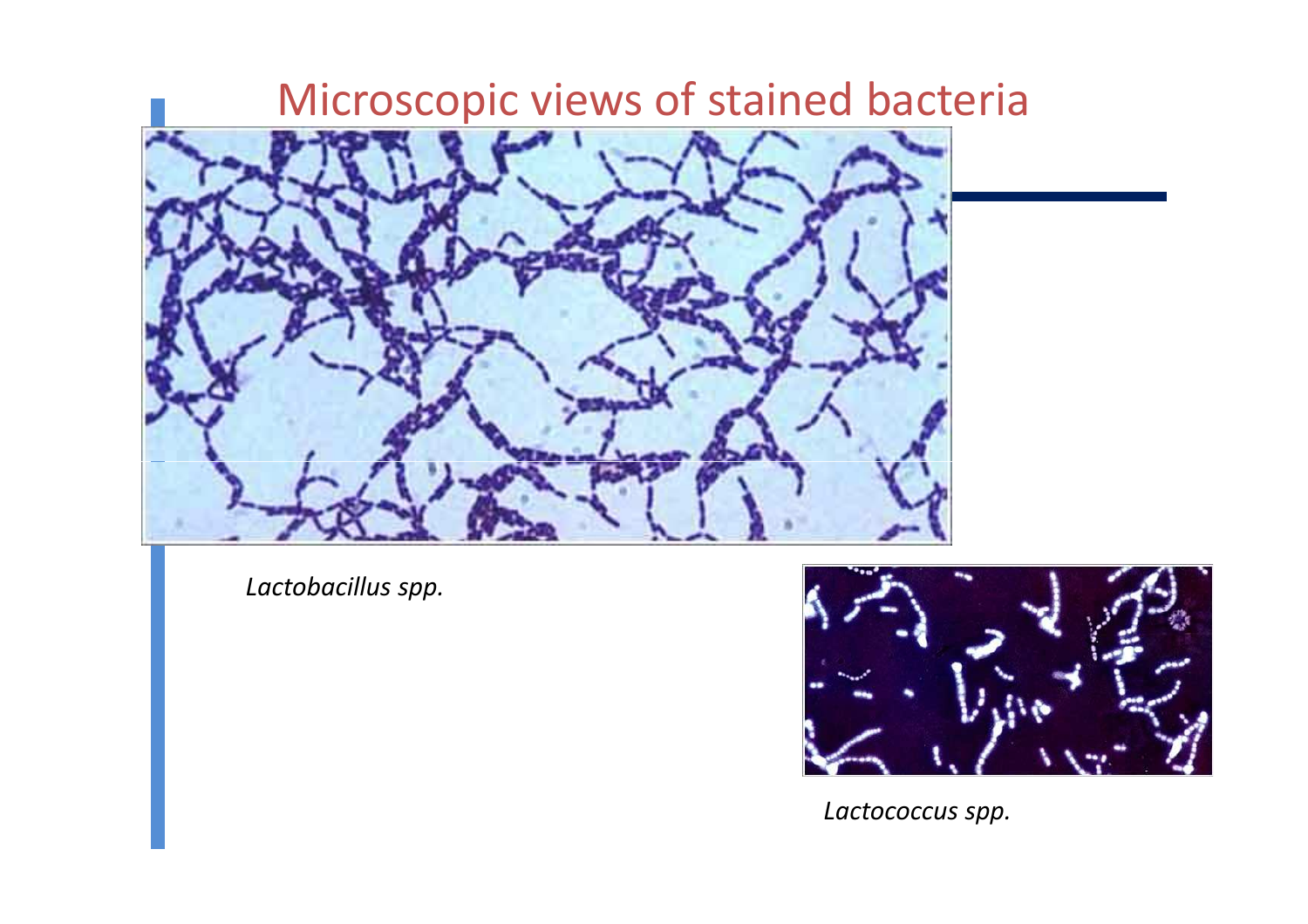### Corynebacteriaceae

- • Are gram +ve non-motile, non-sporing rods with characteristic "splitting morphology, with clubshaped swellings and arranged in palisades.
- Affected fish are usually darker in colour with occasional exophthalmos and small haemorrhages at the bases of the pectoral fins.
- • At recrosopy, lesions are use found in the kidney, they are whitish with red hyperaemicrim.
- •Organisms may be found in spleen and liver.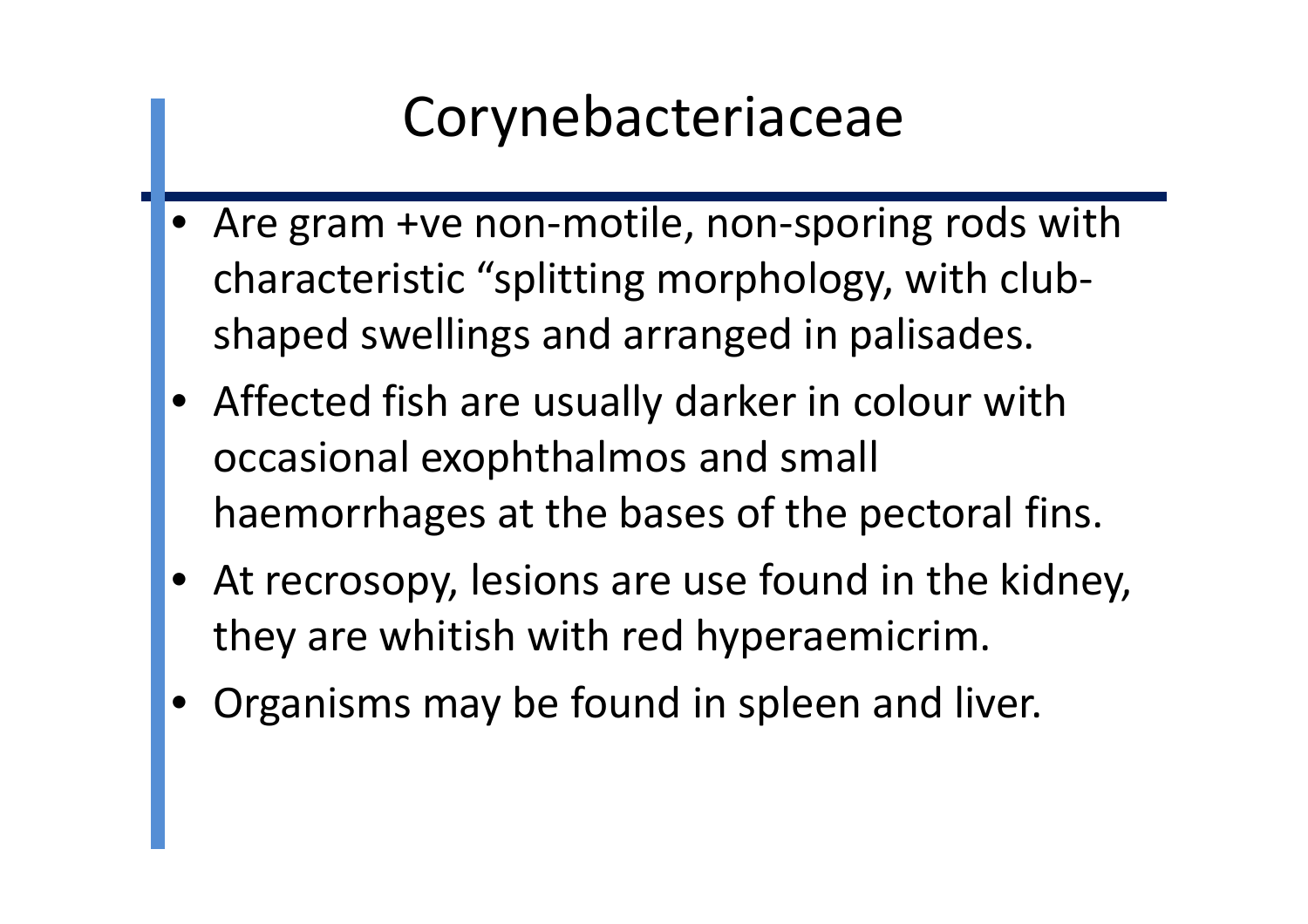# Mycobacteriaeae

- • The mycobacteriaceae are slightly curved or straight bacilli measuring 1-10um.
- • They may occasionally have filamentous or branching forms.
- •They are Gram positive but are acid-fast positive.
- •**•** They are non-motile, acerbic
- • species include M. Marium, *M. fortunitum, M. chelonei.*
- •Symptoms include darker colour, swelling of abdomen.
- • They cause, skin infection and or hypersensitivity especially in aquanists.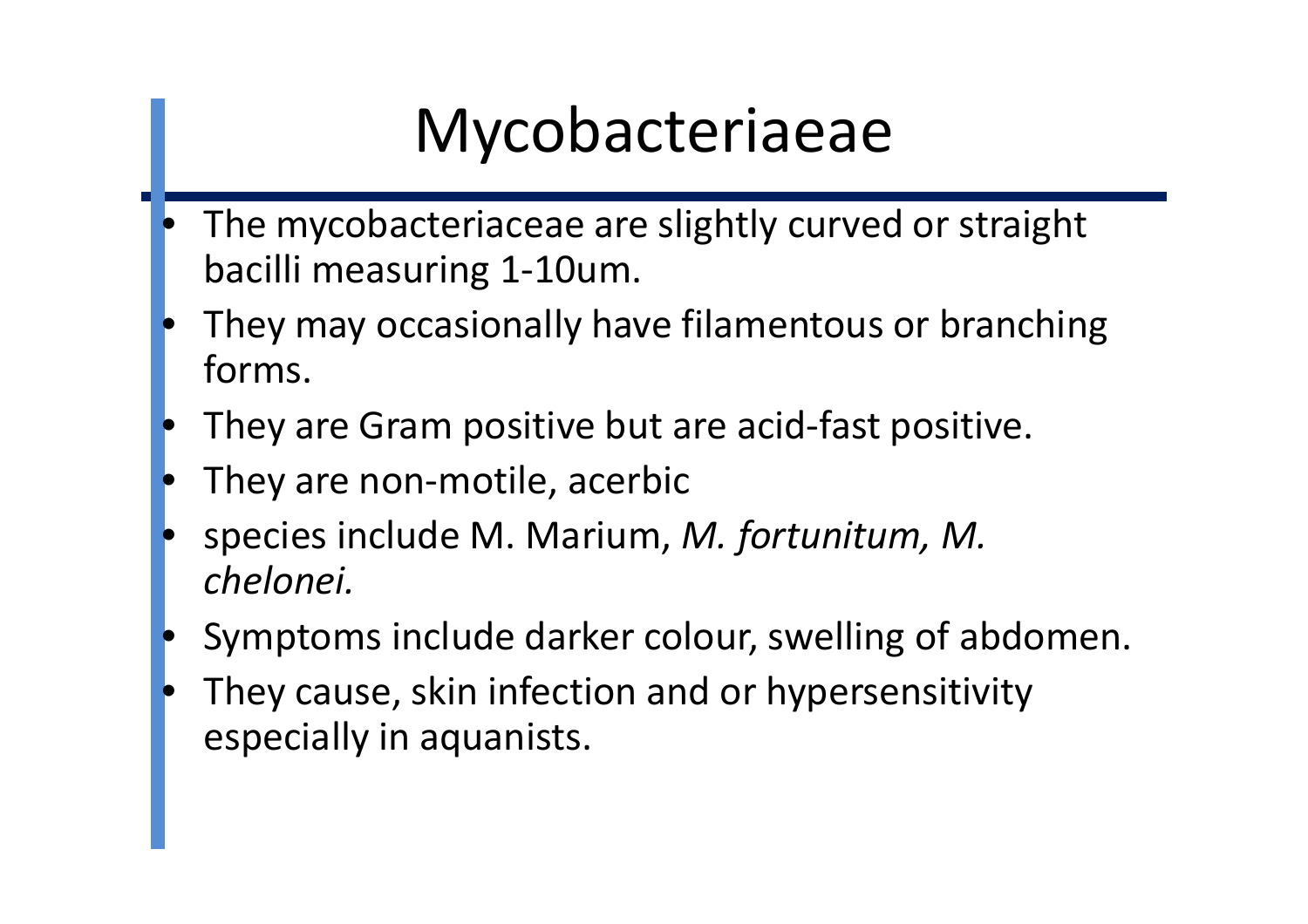

• Aeromones, a common fish pathogen, has also been isolated several times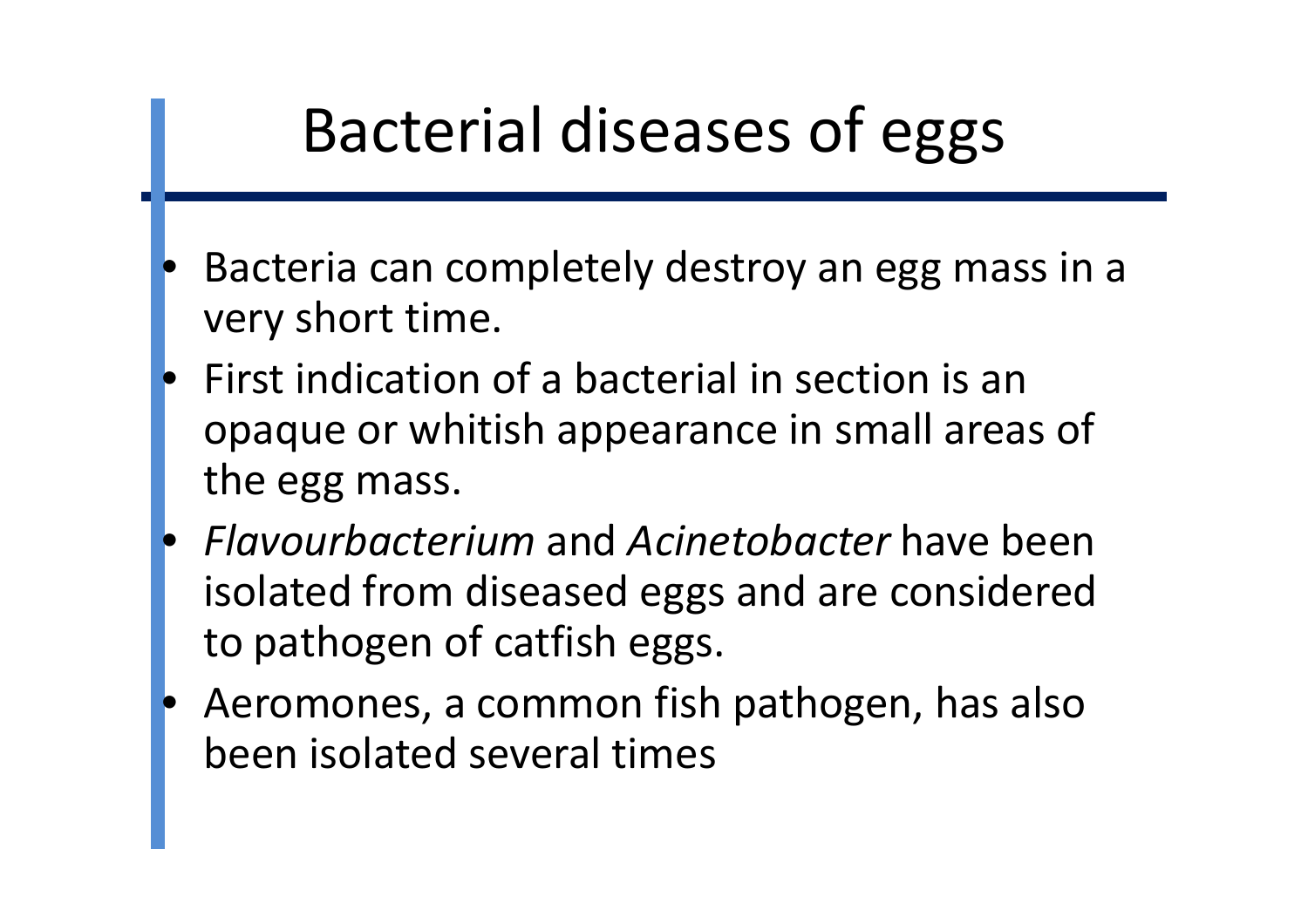# Control of therapy

- • Sooner or later, the fish culturist arrives at a situation where he must treat his fish for one disease condition or another.
- • The treatment of fish is always a dangerous undertaking and every possible precaution must be taken to avoid disastrous results.
- •the hatchery man must treat his fish enmasses
- • The problem is complicated because the environment in which fish live plays such an important role in determining the type and effectiveness of the treatment.
- • Prevention, rather than treatment, should be the goal of every fish culturist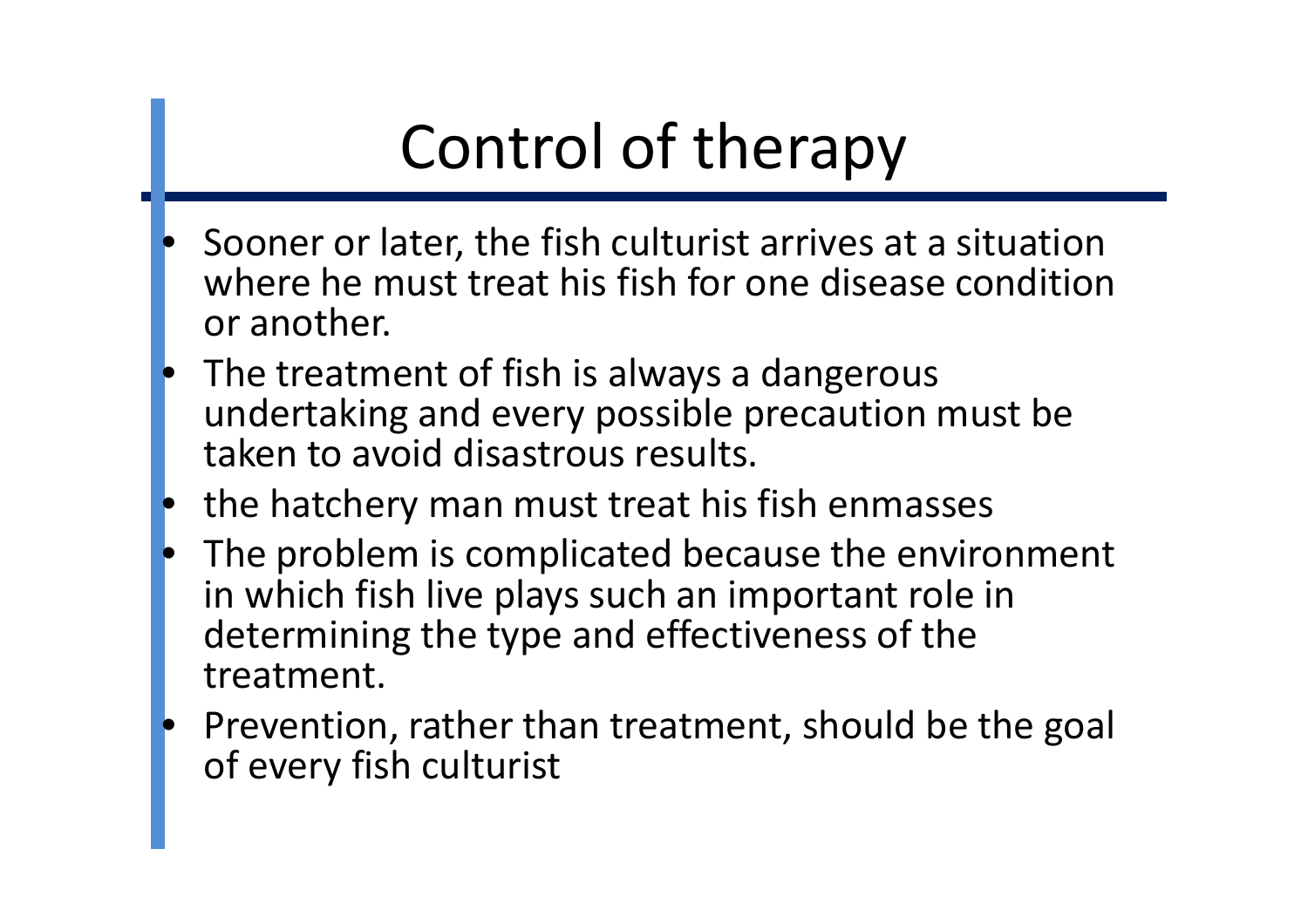#### •Some disease preventive measures are;

- – Use of water that is free of wild fish e.g well or spring water.
- – $-$  Good quality water with no harmful substances.
- sand-gravel fitters can be installed to prevent the introduction of with fish and most parasites from stream or river water.
- – Avoid introduction of fish from other hatcheries but if this is not possible, obtain fish from hatchery without history of serious disease problems. Treatment for especially ectoparasites prior to stocking is advisable.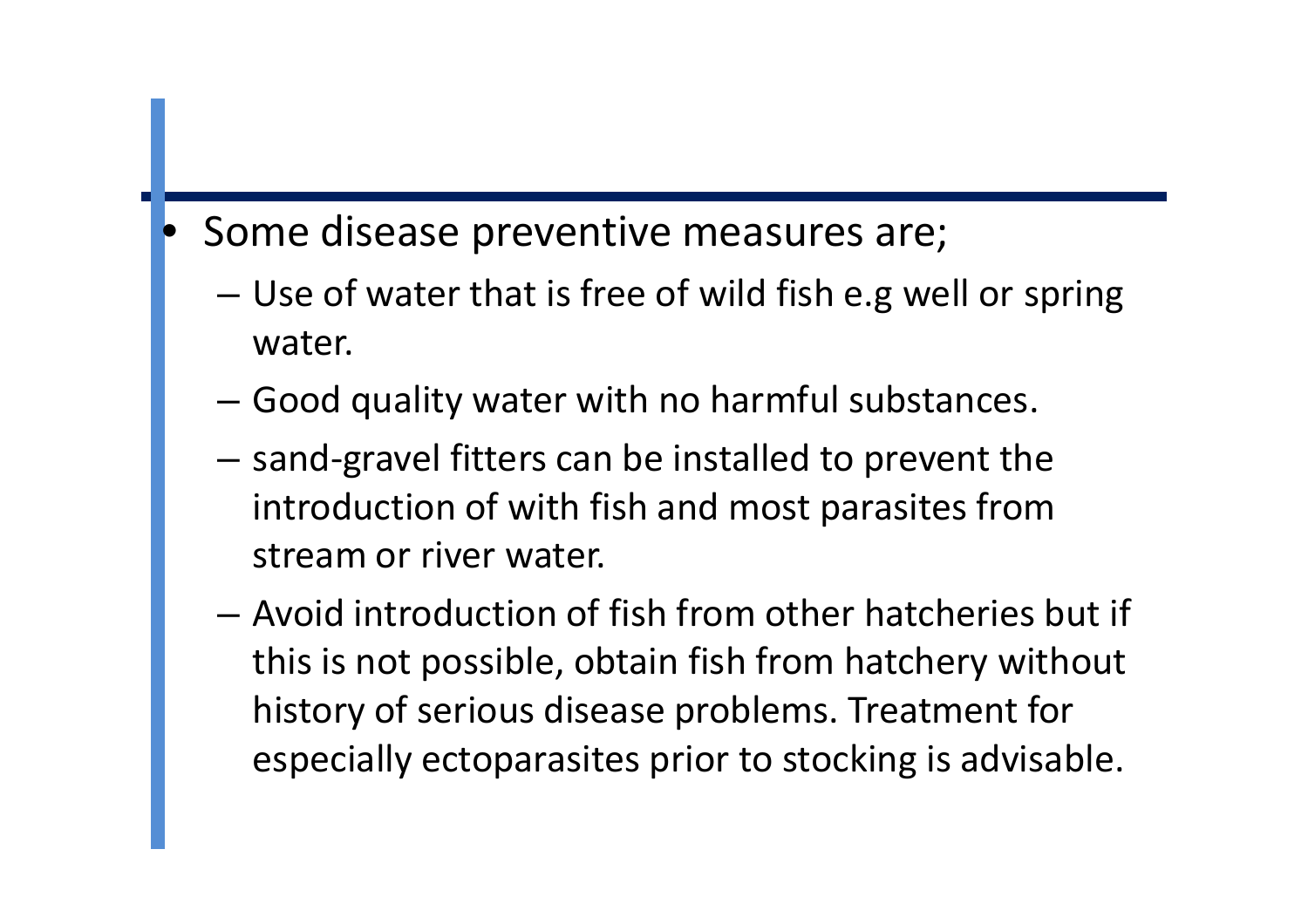- and the state of the state Avoid crowding of fish at any time especially during hot weather.
- – Maintain good environmental conditions in order not to include stress.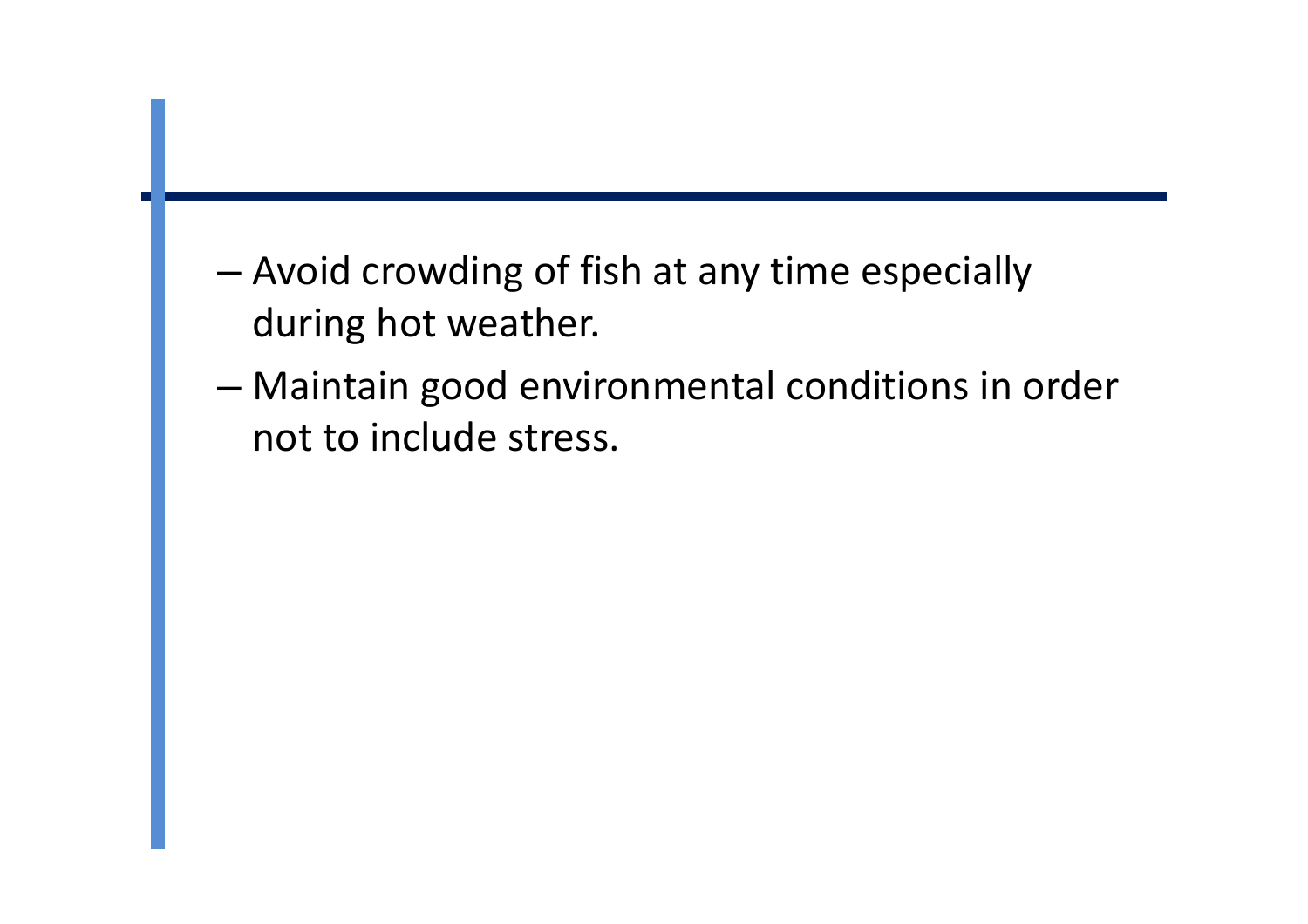- $\bullet$  The general methods of treatment that are commonly adopted.
	- and the state of the state - Introduction of chemical or drug directly into the pond water is external treatment.
	- and the state of the state - Incorporation of medicine in feed of fish i.e systemic treatment via diet.
	- and the state of the state Parenteral treatment i.e injection of drugs.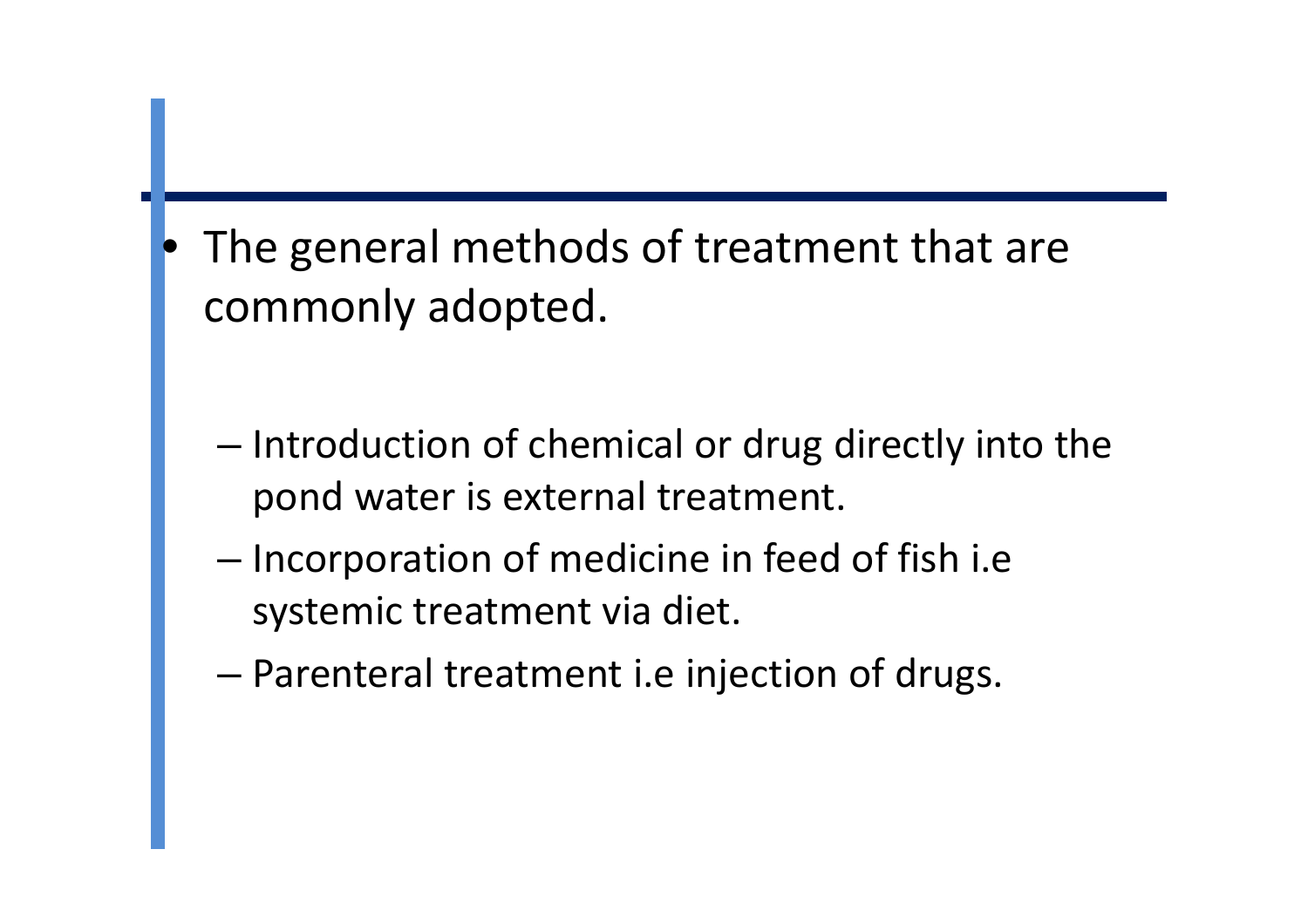## External treatment

- $\bullet$  Various methods of treatment and drug application have been used in the control of disease.
- $\bullet$  They include
	- and the state of the state — dip,
	- and the state of the state  $-$  flush and
	- –bath (short and prolonged).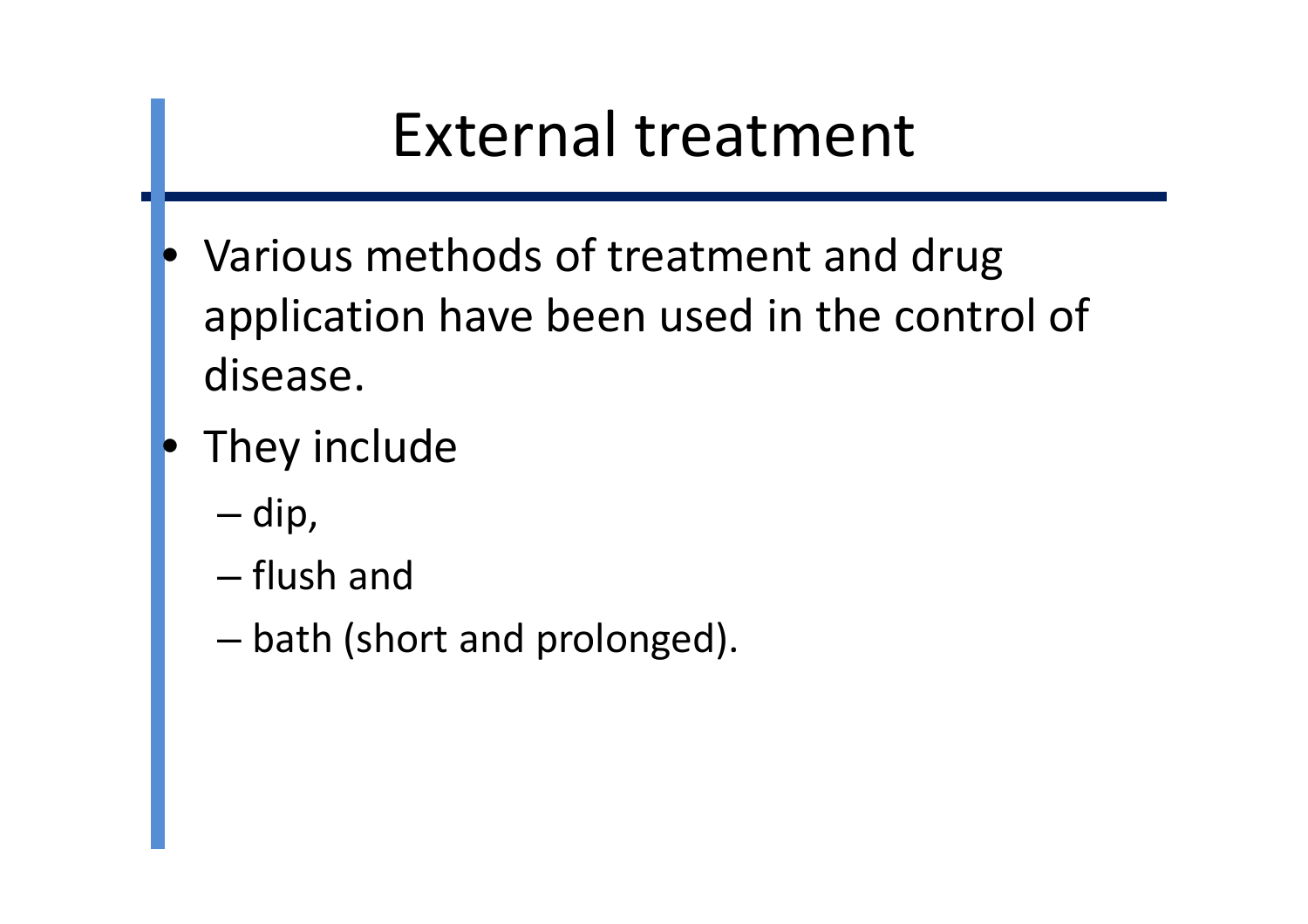# Dip Method

- $\bullet$  The dip method involves using a strong solution of a chemical for a relatively short period of time.
- $\bullet$  The difference between an effective dose and a lethal one can be very narrow.
- • Fish are usually placed in a net and dipped into a strong solution of the chemical for 15-45 seconds depending on the type of chemical.
- • This is most effective while treating small number of fish.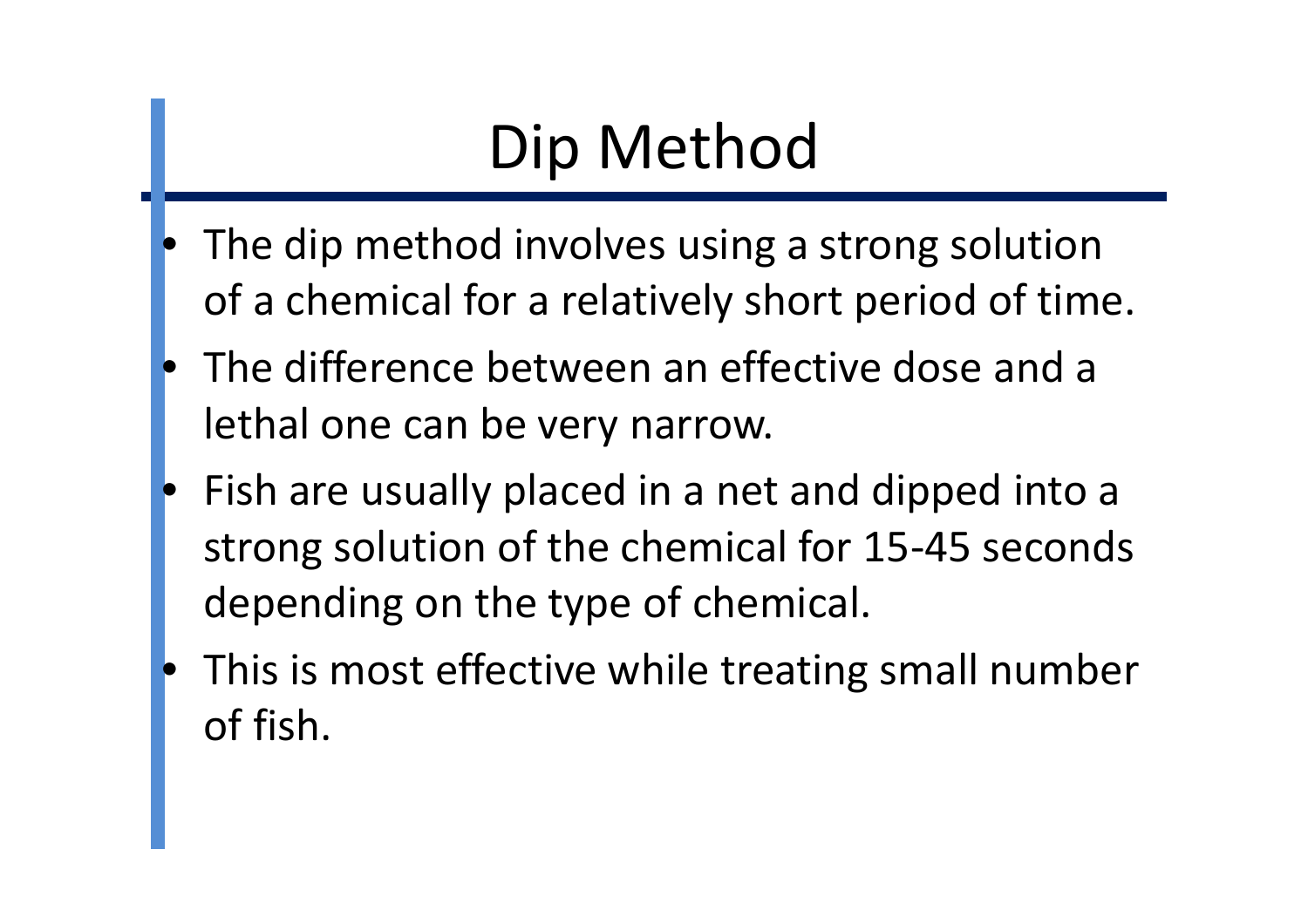# Flush Method

- • The flush method is fairly simple and consists of adding a stock solution of a chemical to the upper and of the unit to be treated and allow it to flushthrough the unit.
- This is a popular method in trout and salmon hatcheries but is rarely used in catfish hatcheries.
- $\bullet$ It is only applicable with raceways, tanks or egg incubators.
- $\bullet$  Adequate water flow must be available in order to completely flush the chemical through the unit or system within a predetermined period of time.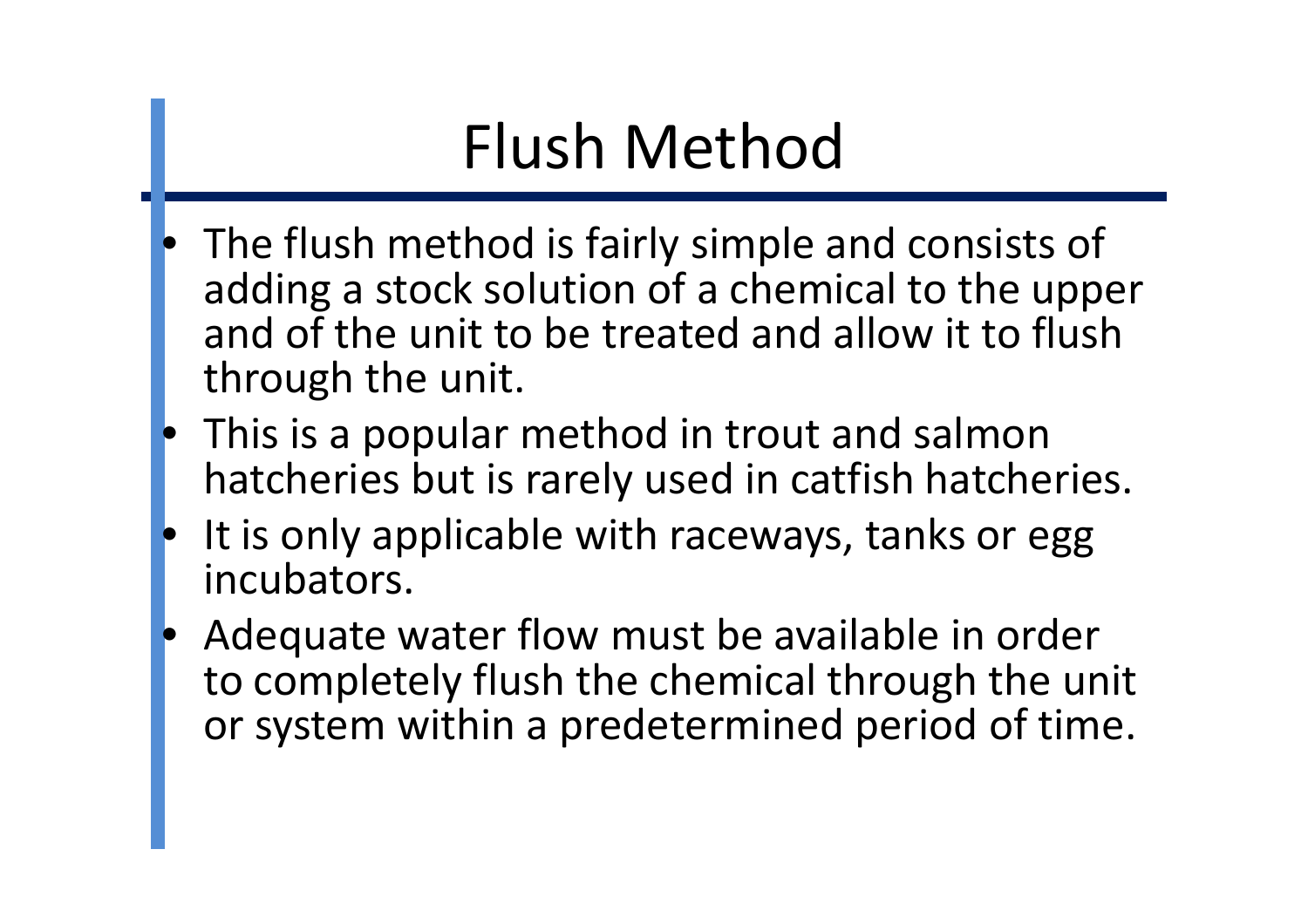# Bath Method

- • The bath method is of two types, namely
	- **Links of the Company**  $-$  a short term bath and
	- – $-$  indefinite prolonged treatment;
- • Bath method involves adding chemical directly to theunit or system and lift for a specified period of time after which it is then quickly flushed with freshwater.
- • Although a treatment of 1hour may be recommended, the fish should always be observed throughout the treatment period for any fish of distress e.g gasping at the surface.
- •When noticed, freshwater should be added quickly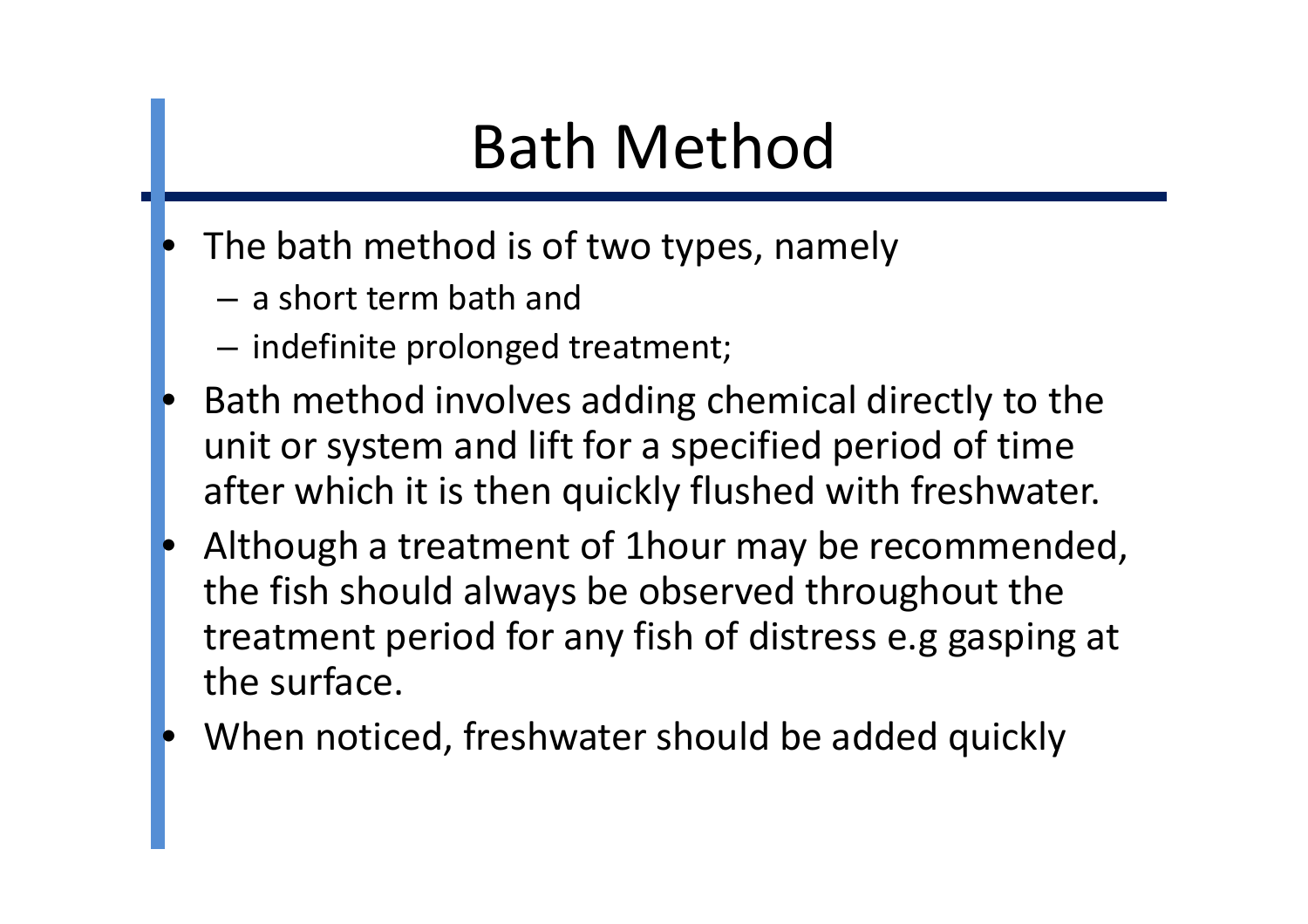• Bath treatment often lead to reduced Water concentration and aerators should be used to ensure adequate oxygen supply to fish

### $\bullet$ **Prolonged bath**

- • Is used in treating ponds where a low concentration of a chemical is applied to dissipatenaturally.
- $\bullet$  This is generally one of the safest methods of treatment, but the large quantities of chemicals regard may be expensive if not prohibitive.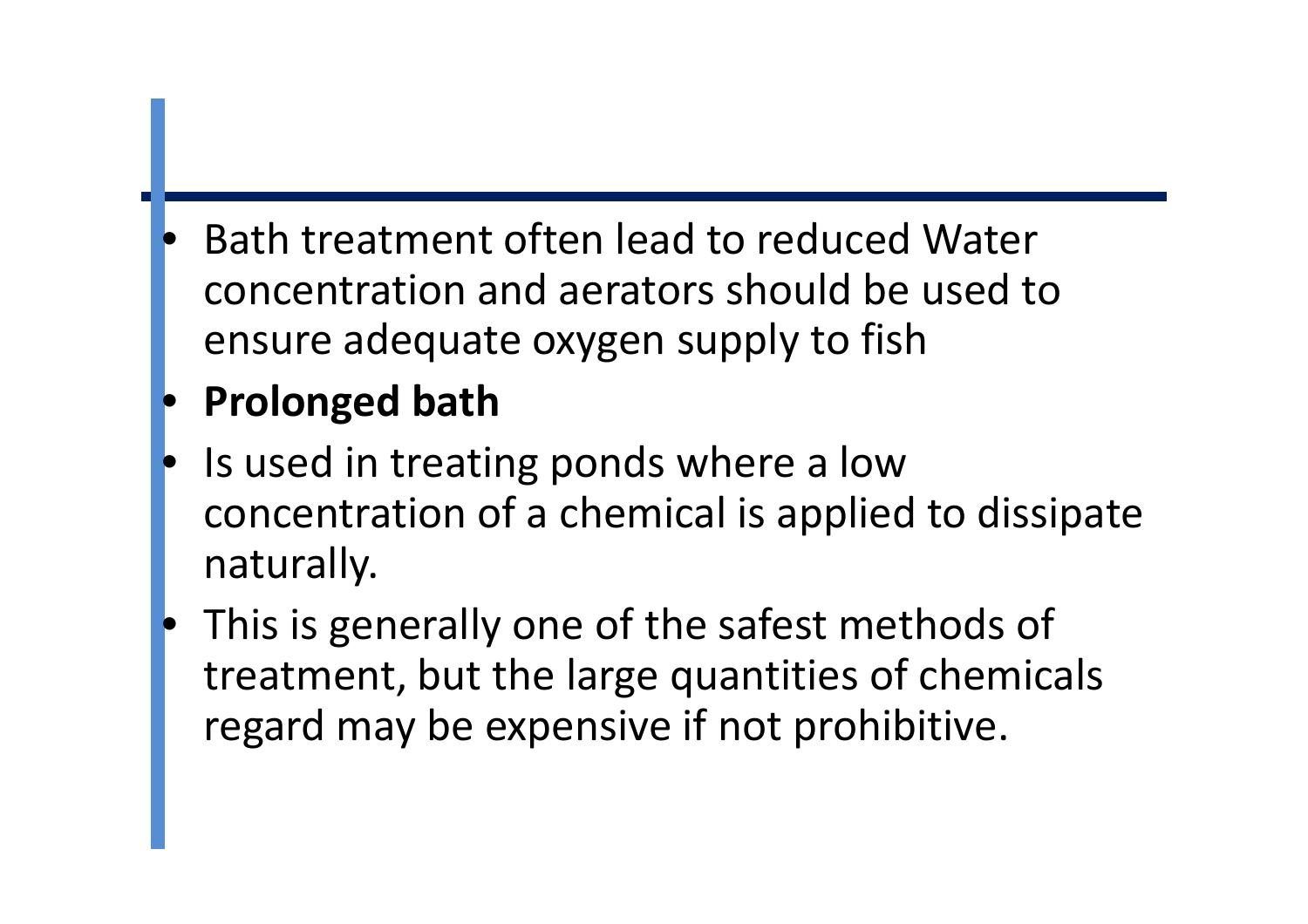

- $\bullet$ Systemic treatment via diet or oral application
- $\bullet$ Parenteral treatment (i.e injection of drugs)

 $\bullet$  Drugs and chemicals introduced directly into the water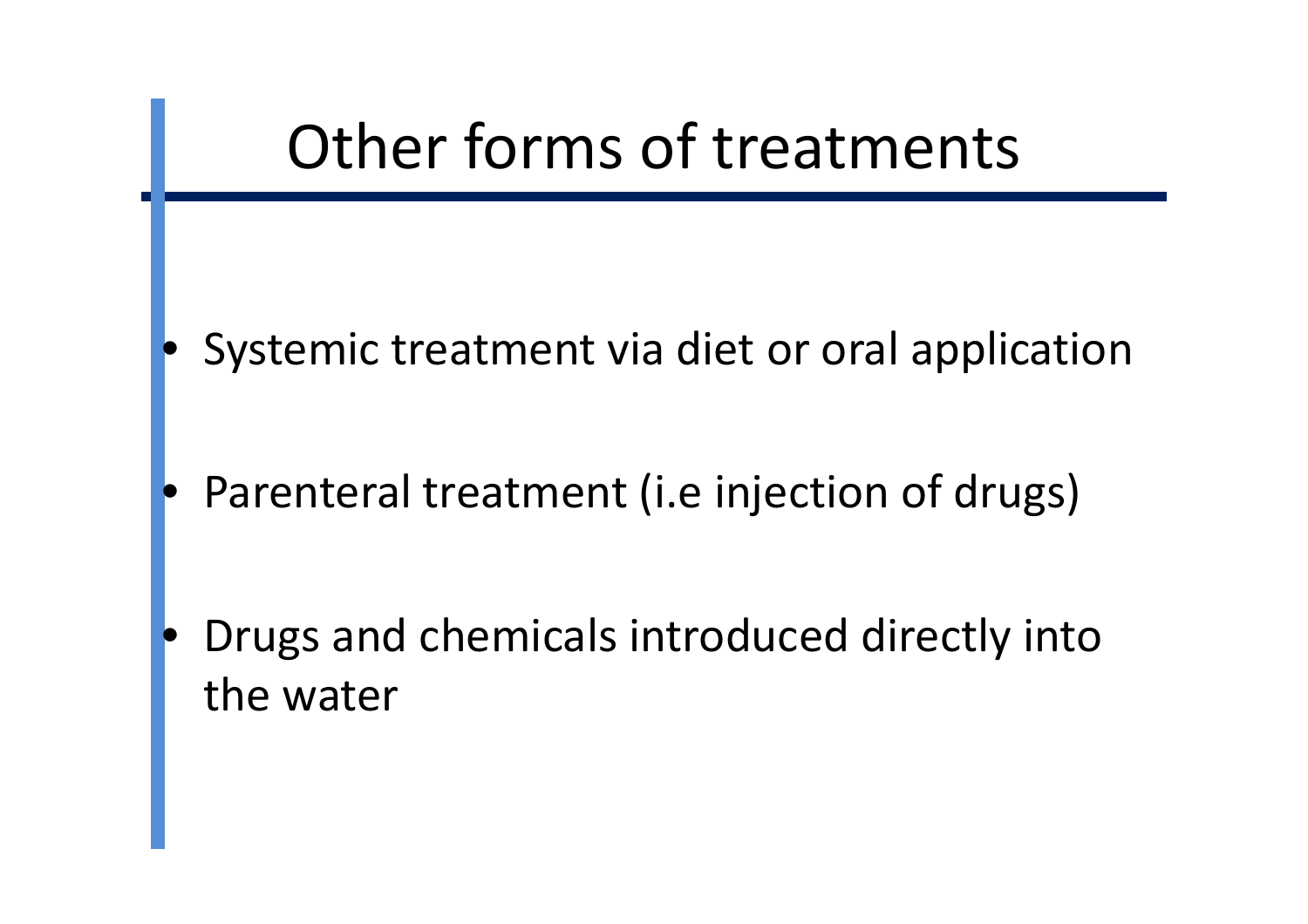- • Some drugs and chemicals used in control of infectious diseases include;
	- Pyridylmeranic acetate (PMA): (i.e Phenyl mercuric acetate)
	- Formalin
	- –Malachite Green
	- – $-$  Potassium permanganate (KMNO<sub>4</sub>)
	- Oxytetracycline
	- –- Copper sulphate
	- –— Salt (sodium chloride)
	- $-$  Furacin and Nitrofurazone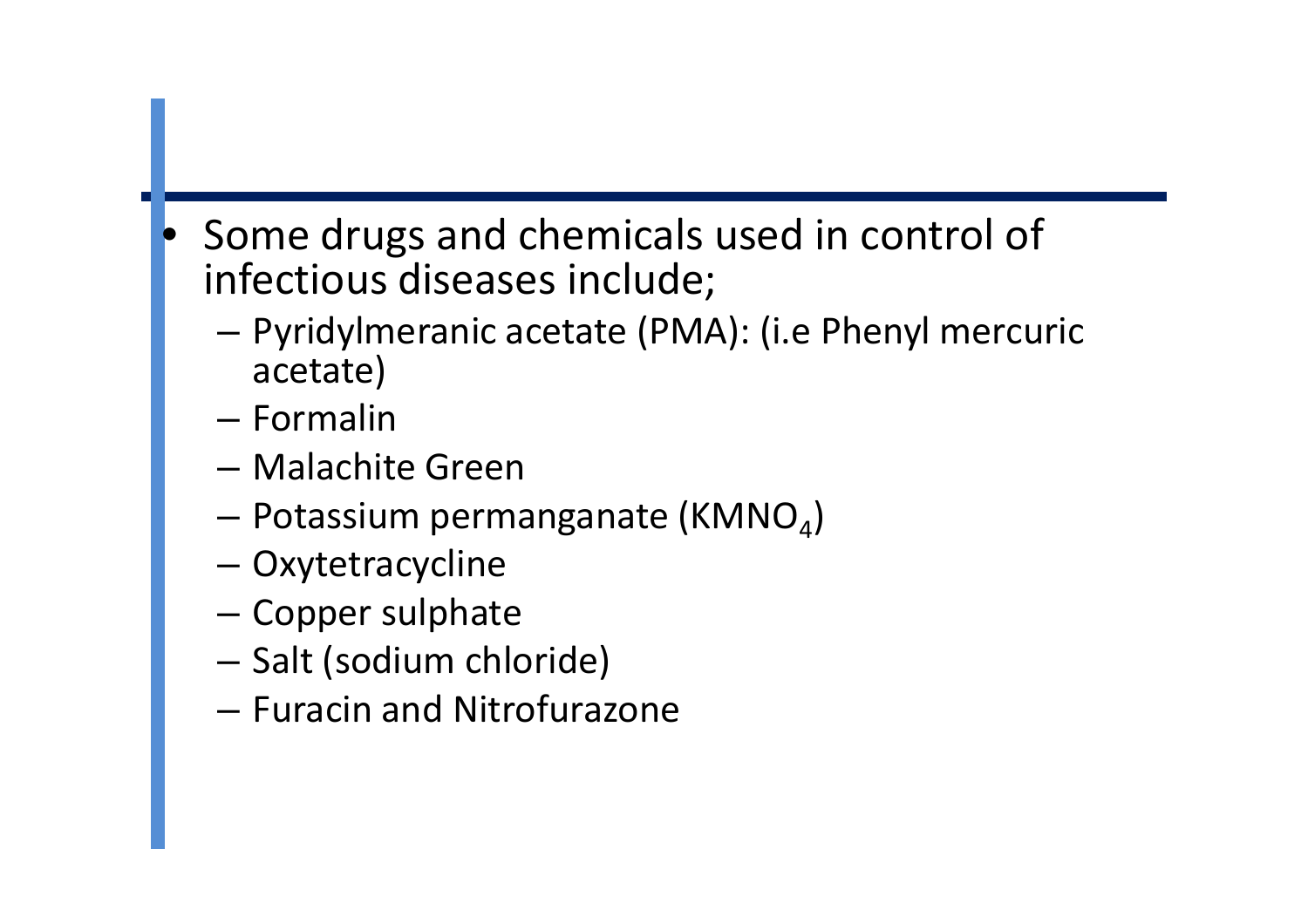### •Drugs added to the feed

- – $-$  Sulfamethazine-Commonly called sulmet
- and the state of the state — Terranyain
- – $-$  Furox-50 i.e a product containing 11% furazolidone
- and the state of the state  $-$  Erythromycin thiocynate: (in form of Gallimycin 50) contains 50gms erythomyin thiocynate /1lb
- and the state of the state Vit. B1 (Thiamine hydrochloride)
- and the state of the state  $-$  Furacin and Nitrofurazone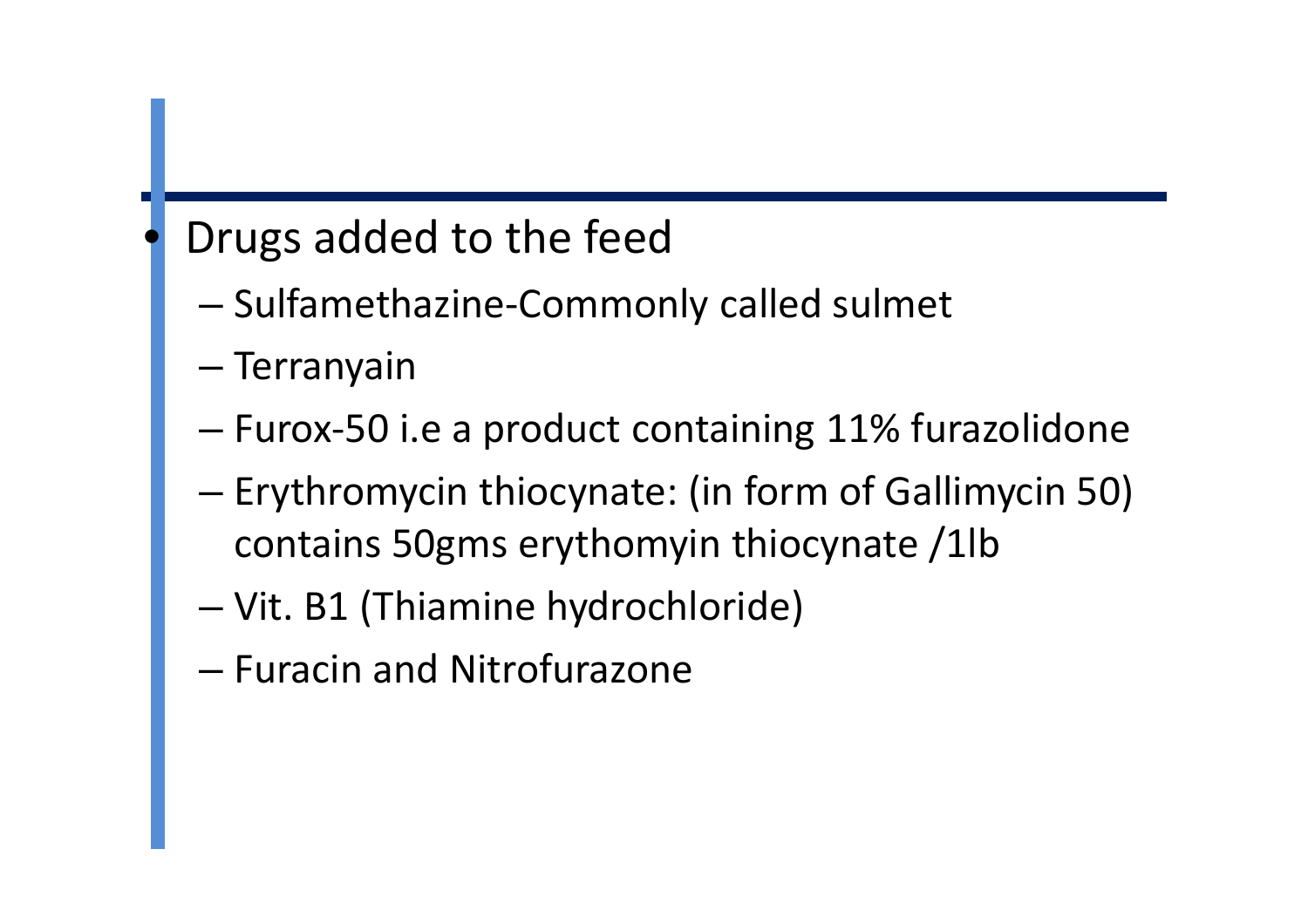# VIRAL DISEASES

- • The majority of fish virus diseases occurs in cultured species with high economic value.
- $\bullet$  In most instances these virus diseases are acute, with high mortality
- $\bullet$  Viral diseases of fish are impossible to control with chemotherapeutics, since no drug or chemical has any effect on the course of the viral disease of fish because of this prevention instead of treatment is a sine qua non.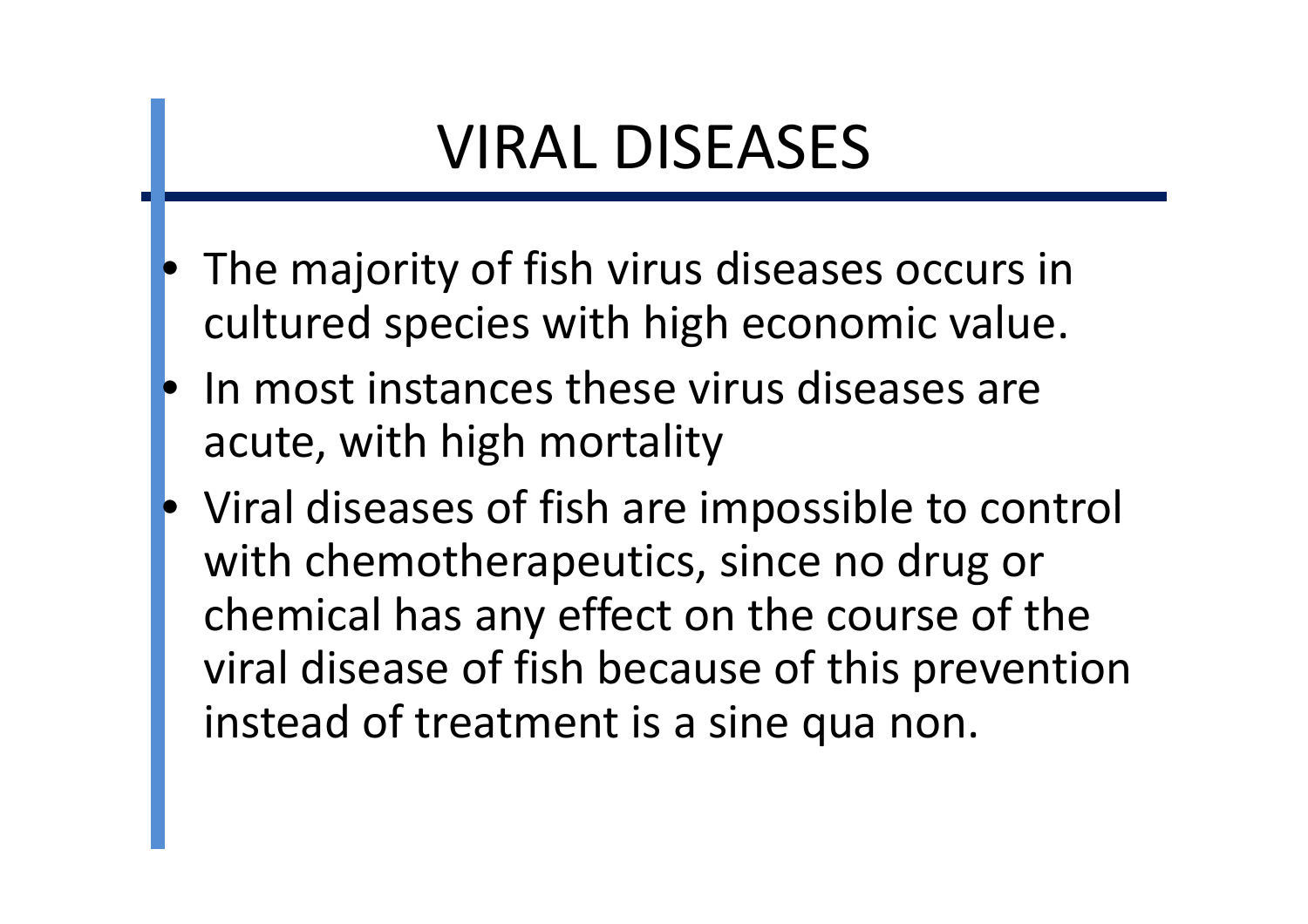### $\bullet$ Some viral diseases include;

- –— Channel catfish virus disease (CCUD)
- and the state of the state  $-$  IHN-infections hematopoietic recrosis
- –— IPN- infections pancreatic necrosis
- and the state of the state VHS-viral hemorrhagic septicemia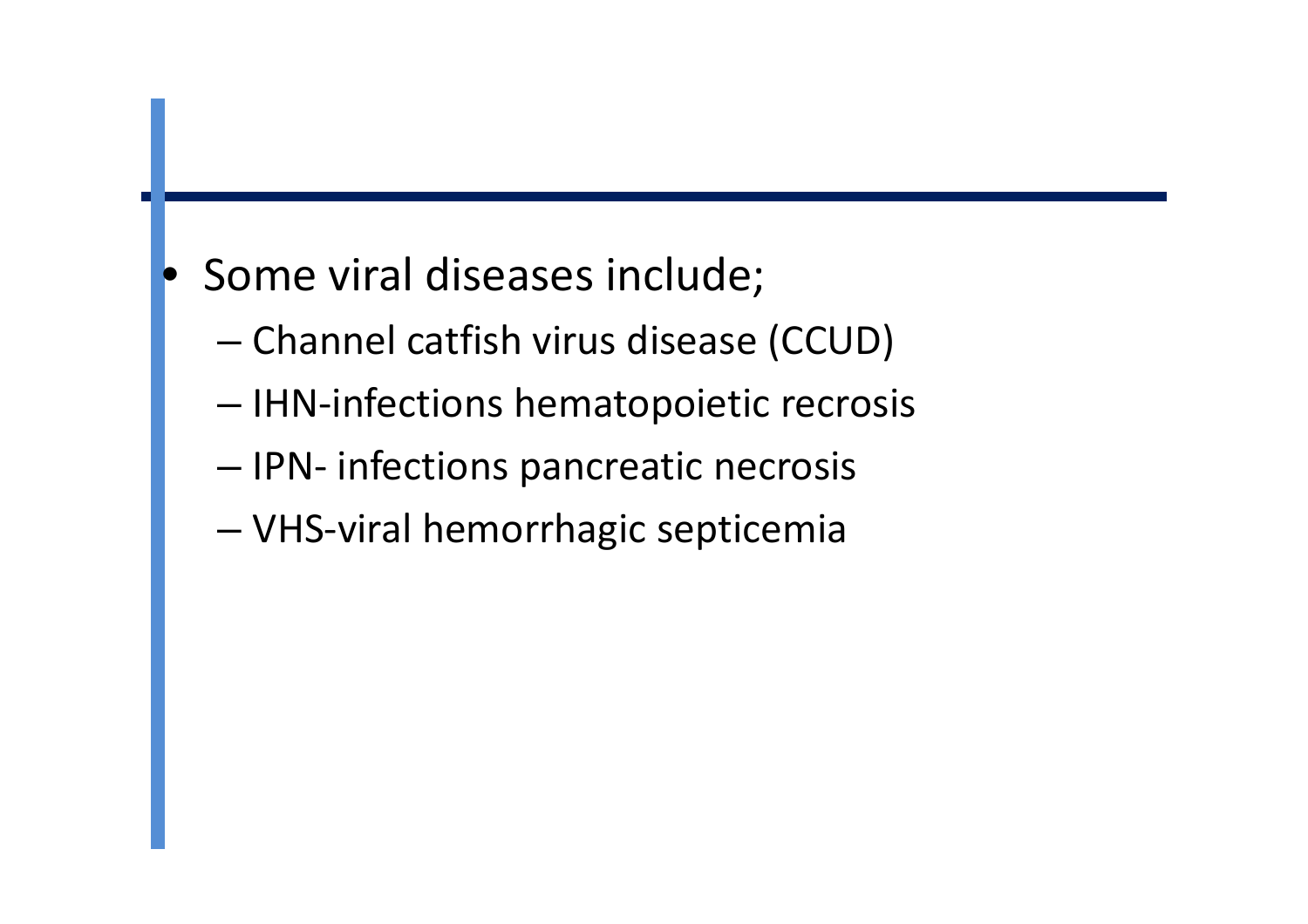# FUNGAL DISEASE

- • Fungal species of the genera saprolegmia and Achylya are usually implicated in fungus infections of cultured catfish with saprolegniabeing more common.
- $\bullet$ • Aphanomyces pythium and leptomitus lactenus<br>• individual cantelegna is generally considered to individual saprolegna is generally considered to be a secondary invader, taking advantage of a lesion or abrasion in order to establish itself andmay cause mortalities to fish but to injection is possible.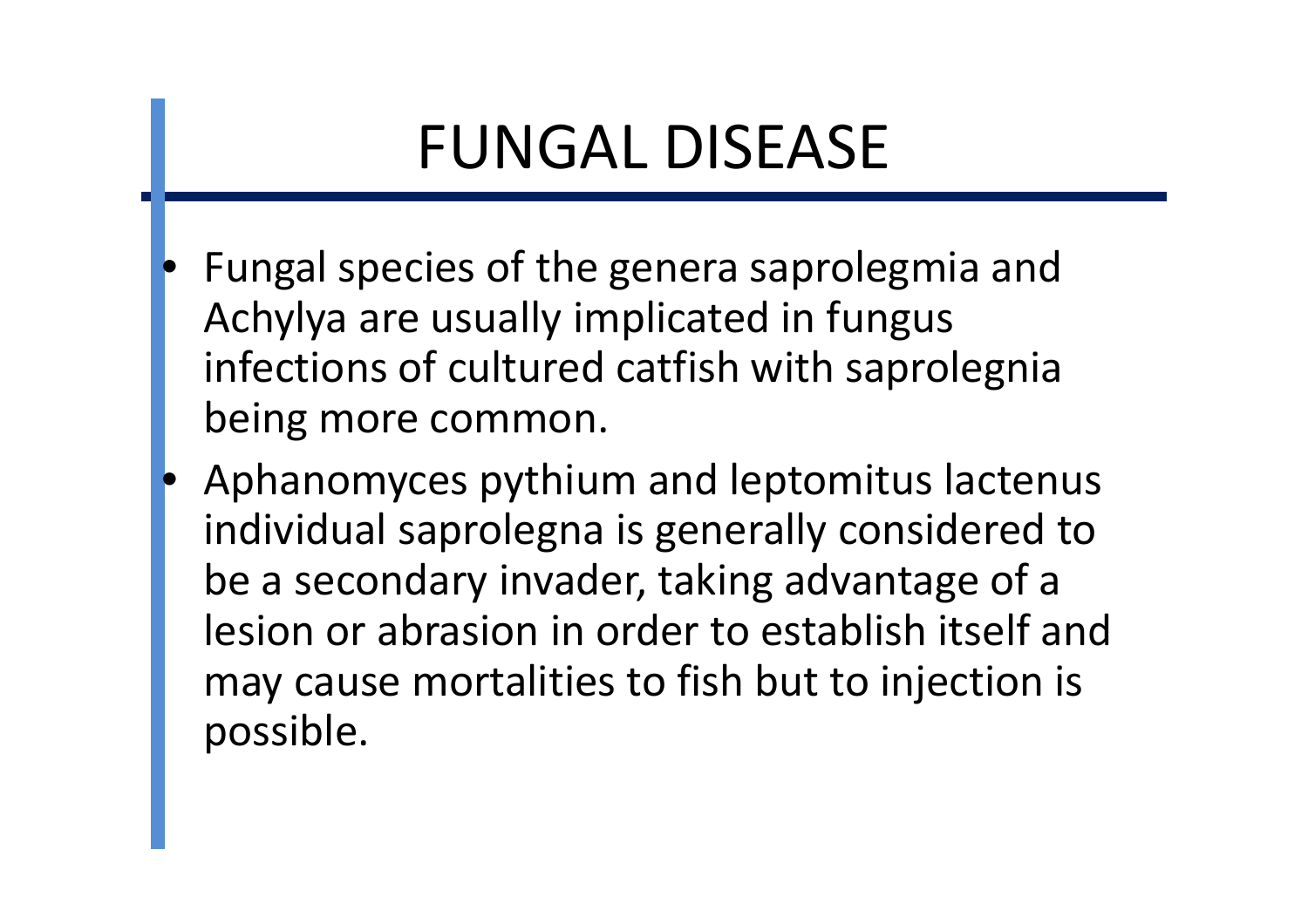## PROTOZOAN PARASITES

- $\bullet$  Nearly all losses of fish due to parasites are caused by protozoans.
- $\bullet$  While many protozoans are obligate parasites requiring fish loss, some are facultative and constitute a problem as a result of poor water quality or poor nutrition.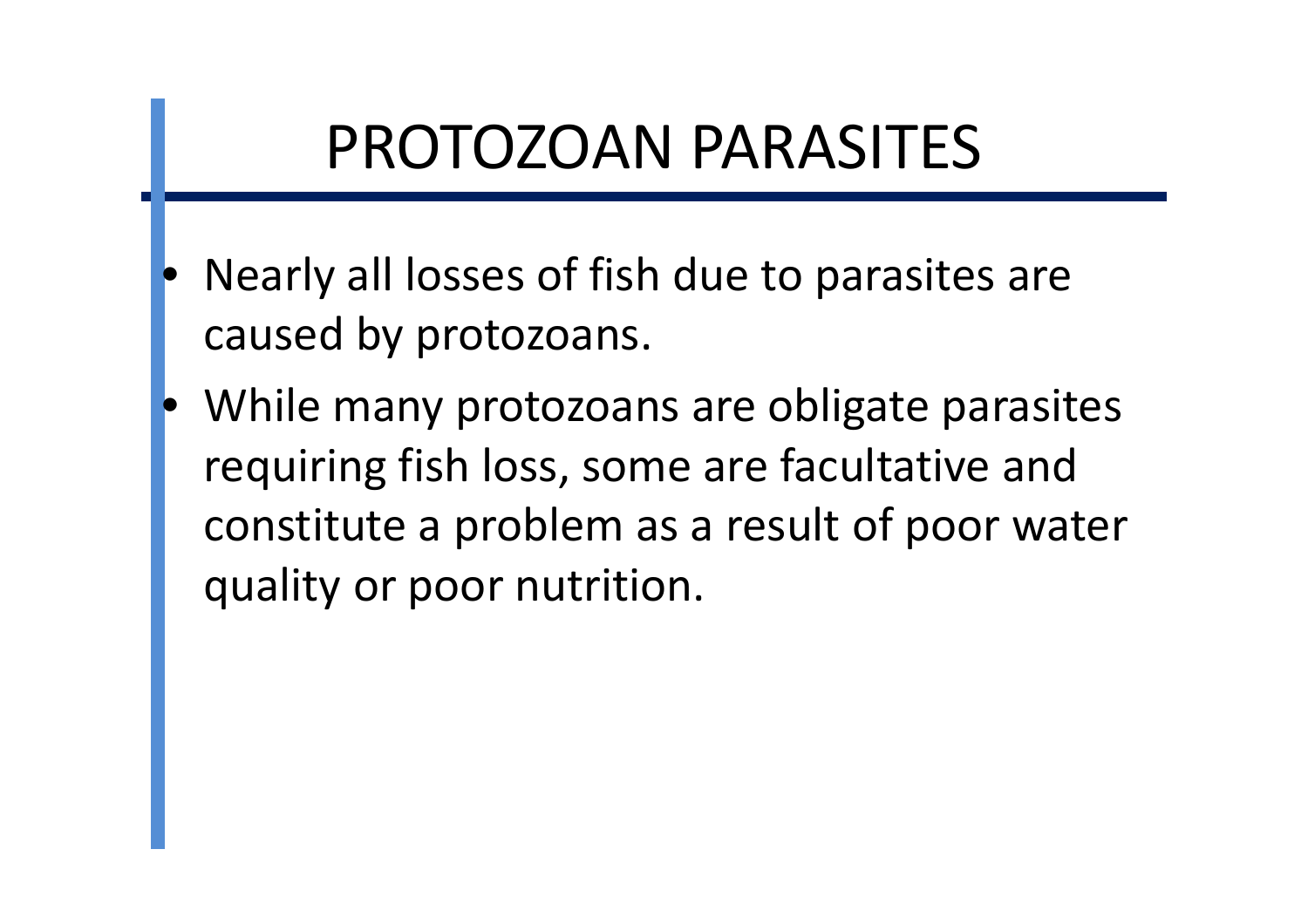- $\bullet$  The most important parasitic protozoans of fish include the following
	- and the state of the state — Costia (ichthyobodi)
	- –— Trichodina
	- and the state of the state  $-$  Ichtyophthrins nultifihs (ICH)
	- –— Spistylis perifrichous i.e hair-like cilia